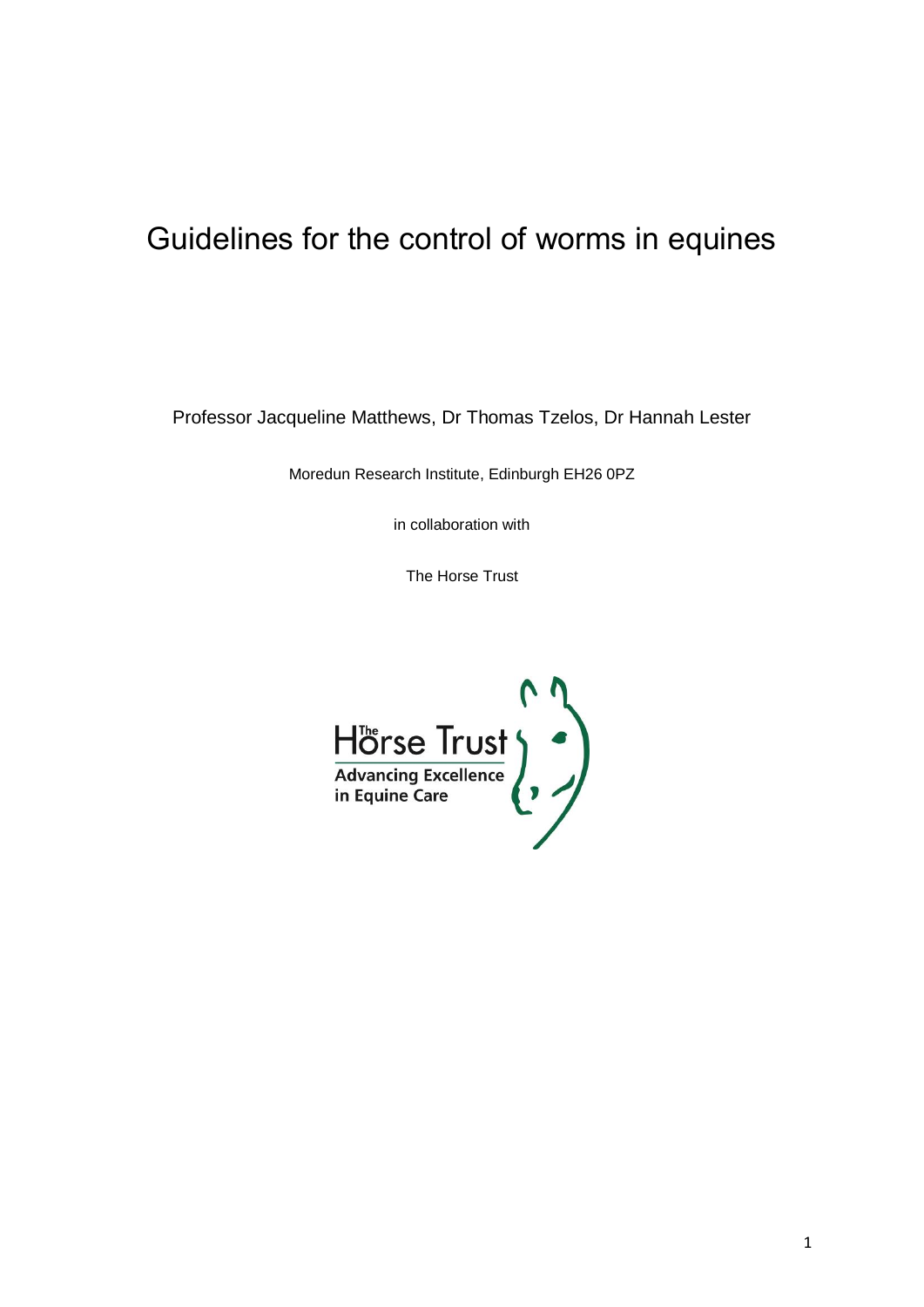# **Contents**

- **1. Background**
- **2. Worms**
	- **a. Roundworms**
	- **b. Tapeworm**
	- **c. Liver fluke**
- **3. Dewormers**
- **4. Dewormer resistance**
- **5. Sustainable control strategies**
- **6. Testing for dewormer resistance**
- **7. Putting targeted deworming protocols into practice**
- **8. Recommendations for quarantine treatments**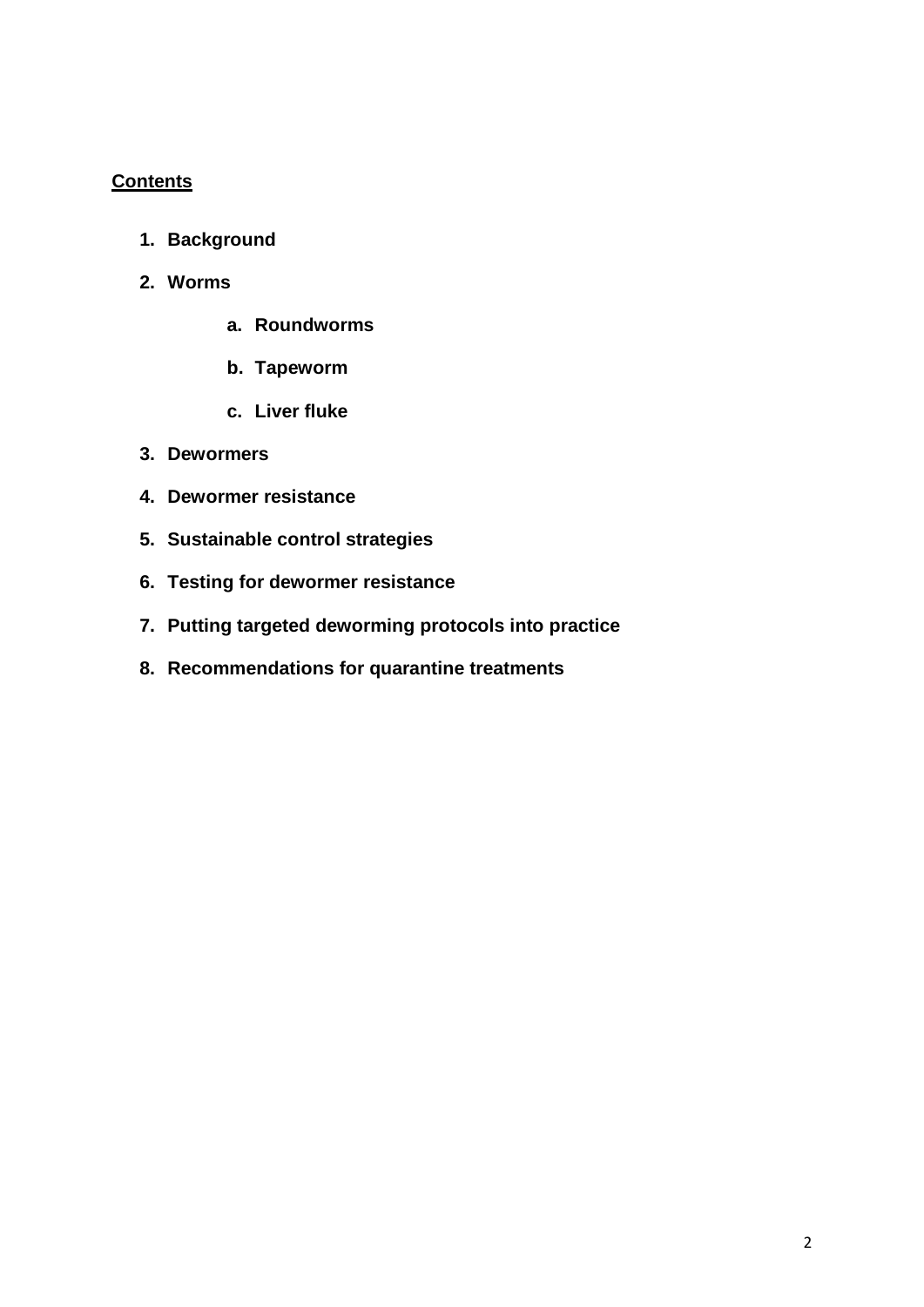#### **1. Summary**

Most grazing horses and other equids are infected with parasitic worms. The majority of animals show no outward signs of infection but in some individuals, especially younger horses and ponies, worms can persist in high numbers to cause clinical signs ranging from mild colic and weight loss to life-threatening colic or diarrhoea. Younger animals are more vulnerable to infection because it can take some time for an effective immune response to develop. The key to effective control is to manage these parasites in such a way that high worm burdens do not build up within individuals. Control strategies must aim to reduce levels of worm infection in the environment by using good pasture management. This should be used in combination with specific targeting of dewormers (anthelmintics) against certain types of worms or stages of worms, ideally by using diagnostic tests. Because dewormer resistance is an increasing issue, it is important that control strategies ensure that dewormers are used in a way that non-essential treatments are avoided.

This guide has been written to provide up-to-date information on;

- 1. common types of worms that affect horses
- 2. dewormers used to treat and control these worms
- 3. dewormer resistance
- 4. sustainable worm control strategies.

**This information provides essential building blocks on which 'best practice' worm control can be implemented.**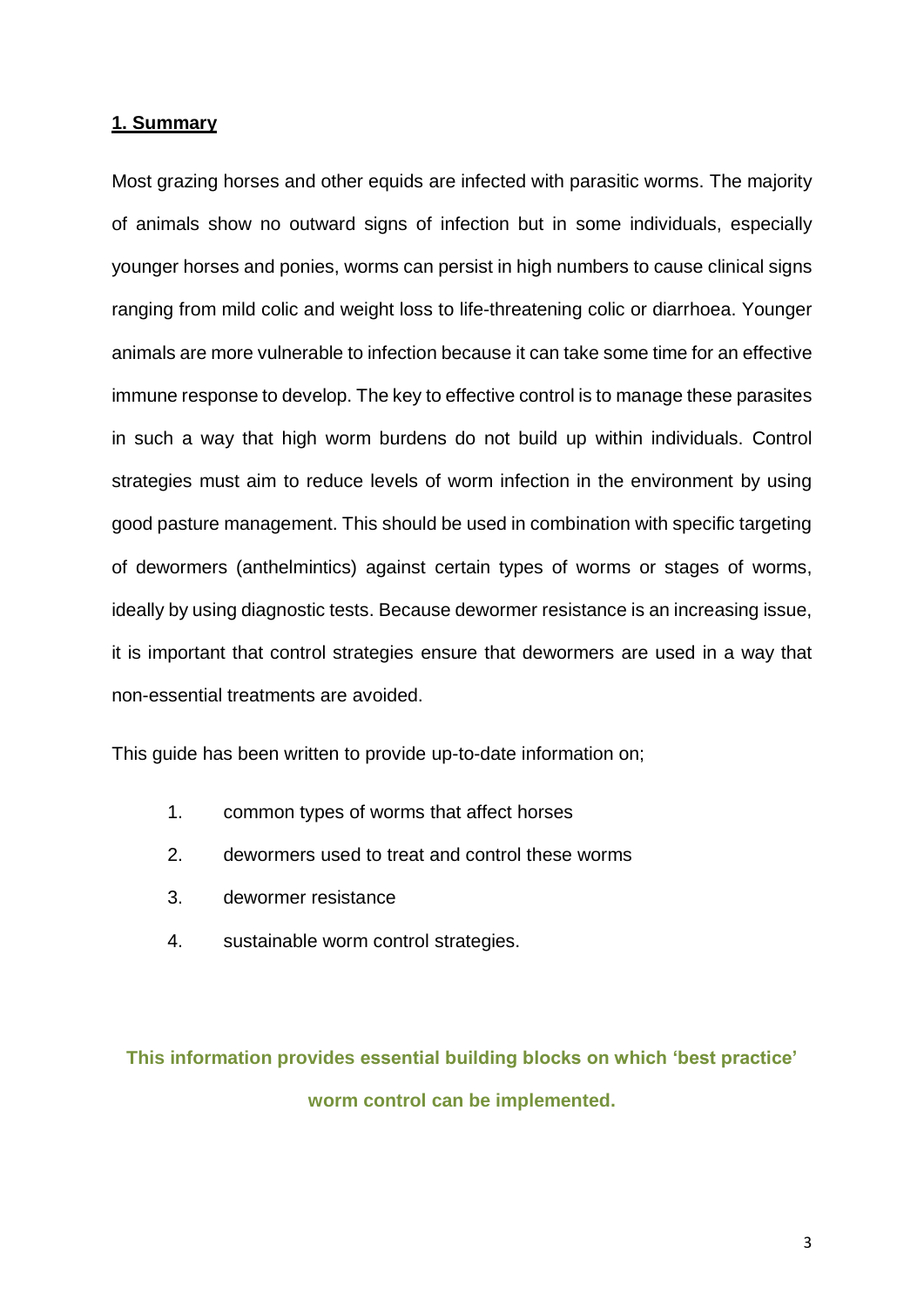# **2. Worms**

Horses can be infected with a range of parasitic worms ( 'helminths'); these include roundworms ('nematodes'), tapeworms ('cestodes') and flatworms ('trematodes'). These worms are found world-wide. Table 1 summarises important worm species that can affect horses.

**Table 1.** Common worms that can infect equines, their site of infection, the type of stock most likely to be infected, common clinical manifestations and the time measured between initial infection until eggs are detectable in dung.

| <b>Worm</b><br><b>species</b><br>(common<br>name)       | <b>Where</b><br>adult<br><b>worms</b><br>found        | <b>Type of</b><br>stock most<br>likely to be<br>affected         | <b>Possible clinical signs</b>                                                                                           | <b>Time from first</b><br>infection to<br>eggs in dung                                                                                                 |  |
|---------------------------------------------------------|-------------------------------------------------------|------------------------------------------------------------------|--------------------------------------------------------------------------------------------------------------------------|--------------------------------------------------------------------------------------------------------------------------------------------------------|--|
| <b>Roundworms</b>                                       |                                                       |                                                                  |                                                                                                                          |                                                                                                                                                        |  |
| Strongyloides<br>westeri<br>(threadworm)                | Small<br>intestine                                    | Young foals<br>$(i < 6$ months)                                  | Clinical signs rare.<br>Diarrhoea, limb dermatitis                                                                       | 1-2 weeks                                                                                                                                              |  |
| Parascaris spp.<br>(roundworm,<br>ascarid)              | Small<br>intestine                                    | Youngsters,<br>to 2 years-old                                    | Weight loss, potbelly, poor<br>hair coat, slow growth, colic,<br>nasal discharge, cough.                                 | 10-12 weeks                                                                                                                                            |  |
| Cyathostomins<br>(small<br>redworm, small<br>strongyle) | Large<br>intestine                                    | All ages, but<br>high burdens<br>more likely in<br>1-3 year-olds | Weight loss, diarrhoea,<br>colic. Signs associated with<br>mass emergence of<br>immature worms from gut<br>wall.         | 2-3 months (but<br>may be extended<br>to 2 years)                                                                                                      |  |
| Strongylus<br>vulgaris<br>(large<br>redworm)            | Large<br>intestine<br>(larvae in<br>blood<br>vessels) | All ages, but<br>high burdens<br>more likely in<br>1-3 year-olds | Colic, anaemia, ill thrift.                                                                                              | 6-7 months                                                                                                                                             |  |
| Oxyuris equi<br>(pinworm)                               | Large<br>intestine,<br>rectum                         | 6 months and<br>over                                             | Itching around the tail head.                                                                                            | 5 months                                                                                                                                               |  |
| Dictyocaulus<br>arnfieldi<br>(lungworm)                 | Lungs                                                 | 6 months and<br>over                                             | Occasional cause of<br>respiratory disease in<br>horses that graze with<br>donkeys.<br>Chronic cough, poor<br>condition. | 5-6 weeks. Worms<br>do not mature in<br>adult<br>horses/ponies.<br>Cycle develops in<br>foals and donkeys,<br>who are main<br>sources of<br>infection. |  |
| <b>Tapeworms</b>                                        |                                                       |                                                                  |                                                                                                                          |                                                                                                                                                        |  |
| Anoplocephala<br>perfoliata<br>(tapeworm)               | Large/small<br>intestine<br>junction                  | 6 months and<br>over                                             | Unthriftiness, colic                                                                                                     | 6-10 weeks                                                                                                                                             |  |
| <b>Flatworms</b>                                        |                                                       |                                                                  |                                                                                                                          |                                                                                                                                                        |  |
| Fasciola<br>hepatica<br>(liver fluke)                   | Liver and<br>bile ducts                               | 6 months and<br>over                                             | Weight loss, anaemia,<br>10-12 weeks<br>swelling under chin, chest                                                       |                                                                                                                                                        |  |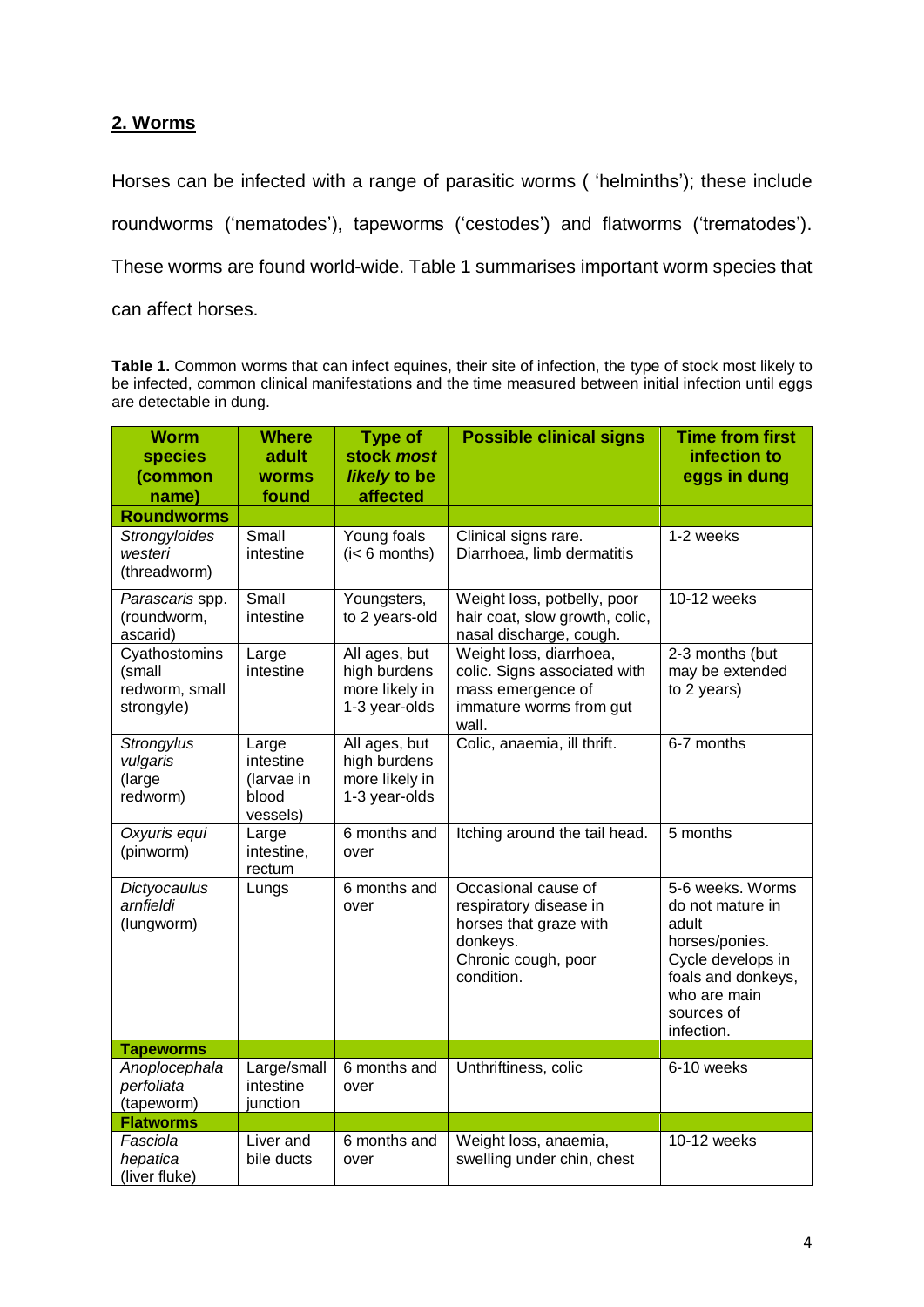|     |     | or abdomen,<br>colic, |  |               |   |     |  |
|-----|-----|-----------------------|--|---------------|---|-----|--|
|     |     | diarrhoea.            |  |               |   |     |  |
| . . | . . |                       |  | $\sim$ $\sim$ | . | . . |  |

Non-worm parasites such as bots are also sometimes present; these do not usually cause clinical problems in horses and ponies.

The way in which worms are spread and how they develop and persist in the host is

key to understanding how to prevent transmission, control infection and avoid disease.

The study of how worms are spread is called 'epidemiology'. Epidemiology is driven

by **worm life cycles**. Below is a cartoon of a typical worm life cycle.



Generally, adult worms live in the gut (small or large intestine). Horses and ponies can be infected with worms that live in other organs such as the lungs and liver, but these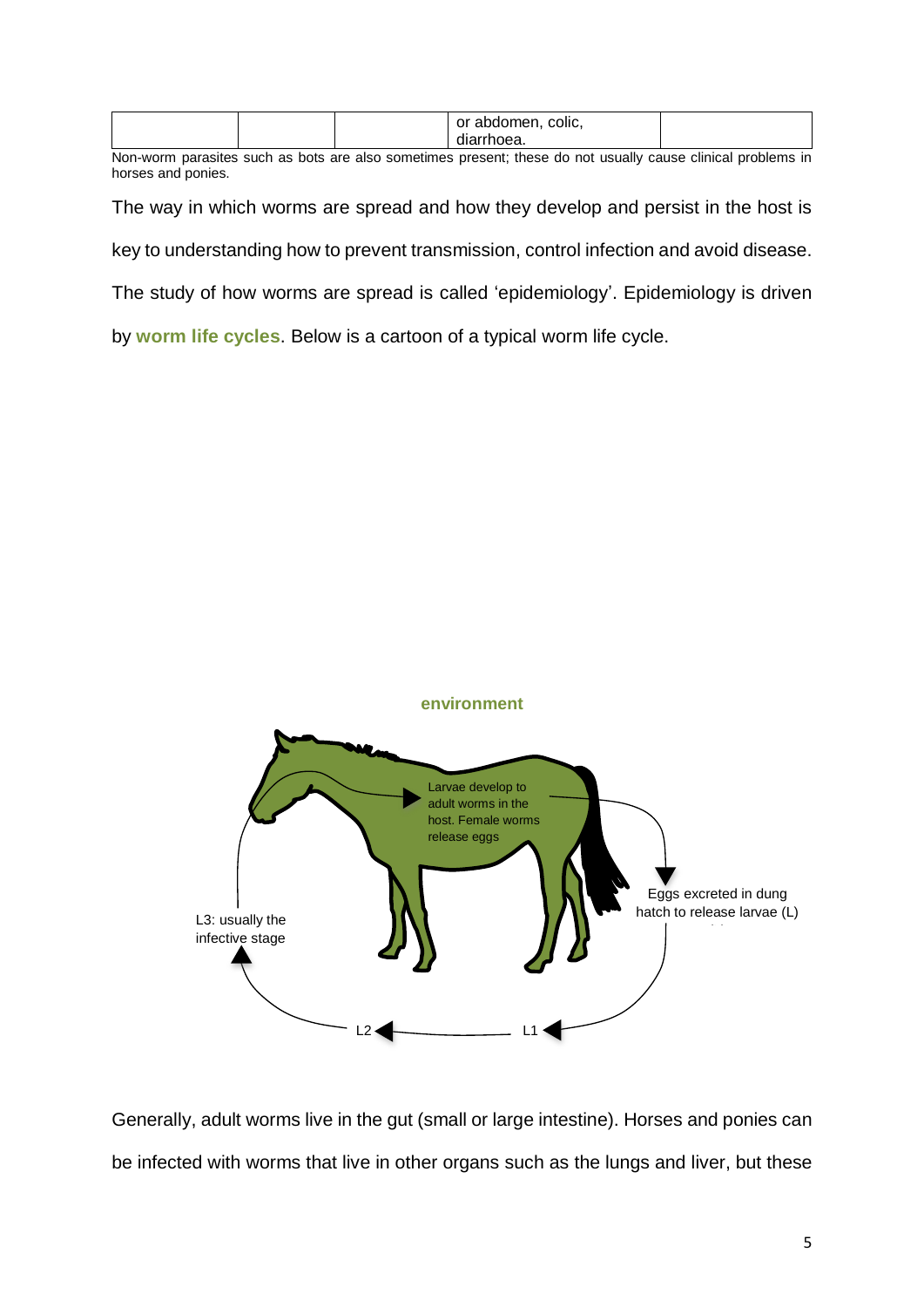are less commonly found than gut worms. In most cases, adult worms release **eggs** that pass into the environment in dung. In the egg are **larvae** which undergo several developmental larval (L) stages (L1-L5). In most cases, L1 hatch from eggs and develop to L3 in dung. L3 are motile and move from dung onto blades of grass on a film of water.

Usually, **L3 are infective** and are transmitted by **ingestion**. The warmer the temperature, the faster larval stages develop to L3. In warm weather (i.e.  $30^{\circ}$ C plus), eggs hatch and develop to L3 in as short as 2-3 days, although only a small proportion of larvae survive if such temperatures persist. At cooler temperatures, development to L3 takes several weeks and stops below  $<8°C$ . L3 are surrounded by the 'skin' (sheath) of the L2, and this protects L3 from drying out. The sheath prevents L3 from feeding so they survive on a limited amount of energy stored in their intestines. Once this energy is used up, L3 die. How quickly this happens is proportional to the environmental temperature. In warm weather, energy stores are used up quicker as L3 move around faster. These aspects of larval development and survival affect how long worm-contaminated pasture should not be used for grazing before it is considered as 'safe' (see below).

For some worms, **larvae** are not released from eggs but **develop in the egg**. In these cases, eggs are resistant and can be difficult to clear from the environment. This needs to be considered in the design of control programmes.

Once the infective stage is ingested, larvae can develop wholly to adult worms in the gastrointestinal system or undergo a migratory phase through tissues. These variables are summarised below for common worm types. This knowledge helps in understanding the design of sustainable control programmes.

6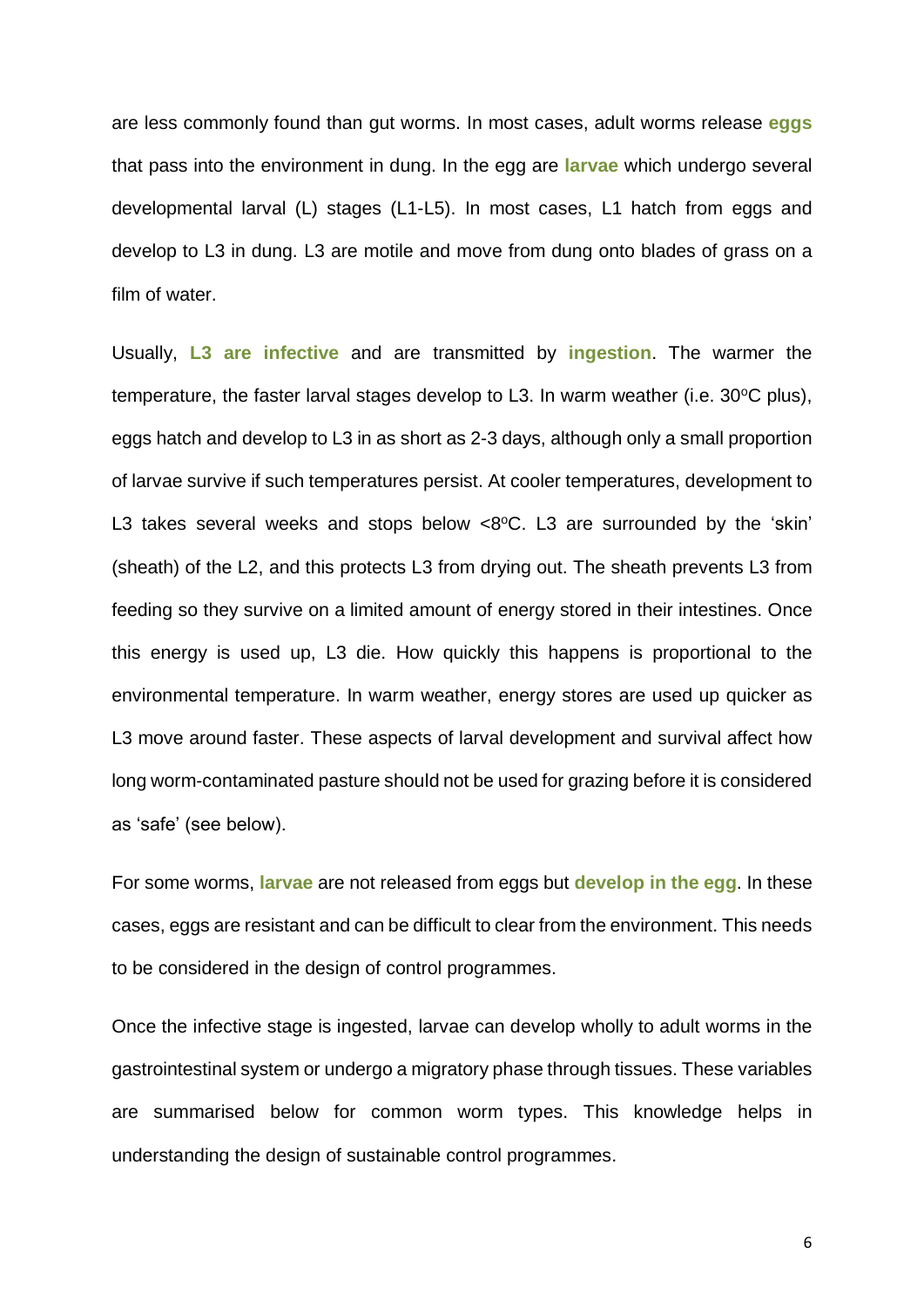# **a. Roundworms (nematodes)**

### **Strongyles**

Strongyles are extremely common. The adult worms are found in the large intestine (caecum, colon) and are 1-5 cm long. There are two types of strongyle:

- small strongyles (cyathostomins)
- large strongyles

# *Small strongyles*

These are the commonest worms worldwide and almost all grazing horses are infected with small strongyles. Adult worms are hair-like (~1 cm long). There are around 50 small strongyle species; however, the life cycle and epidemiology of the species is similar and they can be treated as a single group. Shortly after ingestion, small strongyle larvae enter the wall of the large intestine (see life cycle below), where a capsule develops around each worm; hence the term **encysted larvae**.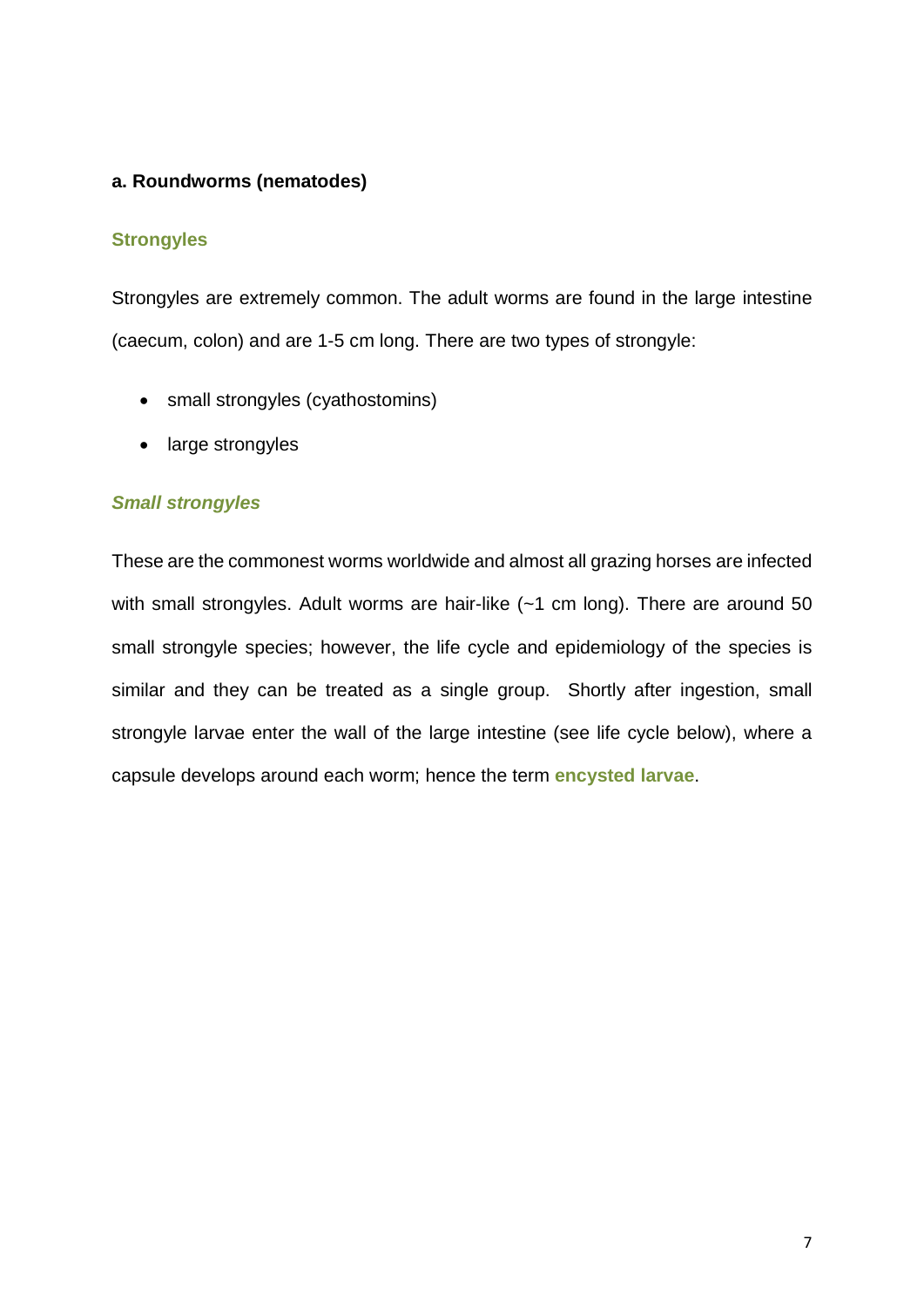

The length of time larvae develop within cysts is variable (a few weeks-many months). Encysted larvae can build up in very high numbers; up to several million in some horses. Encysted larvae have various stages: early third stage larva (EL3) that mature progressively to late third stage larvae (LL3), then developing fourth-stage larvae (DL4).

The cartoon below depicts the stages of small strongyles within the gut (image, Dr Hamish McWilliam, Melbourne University).

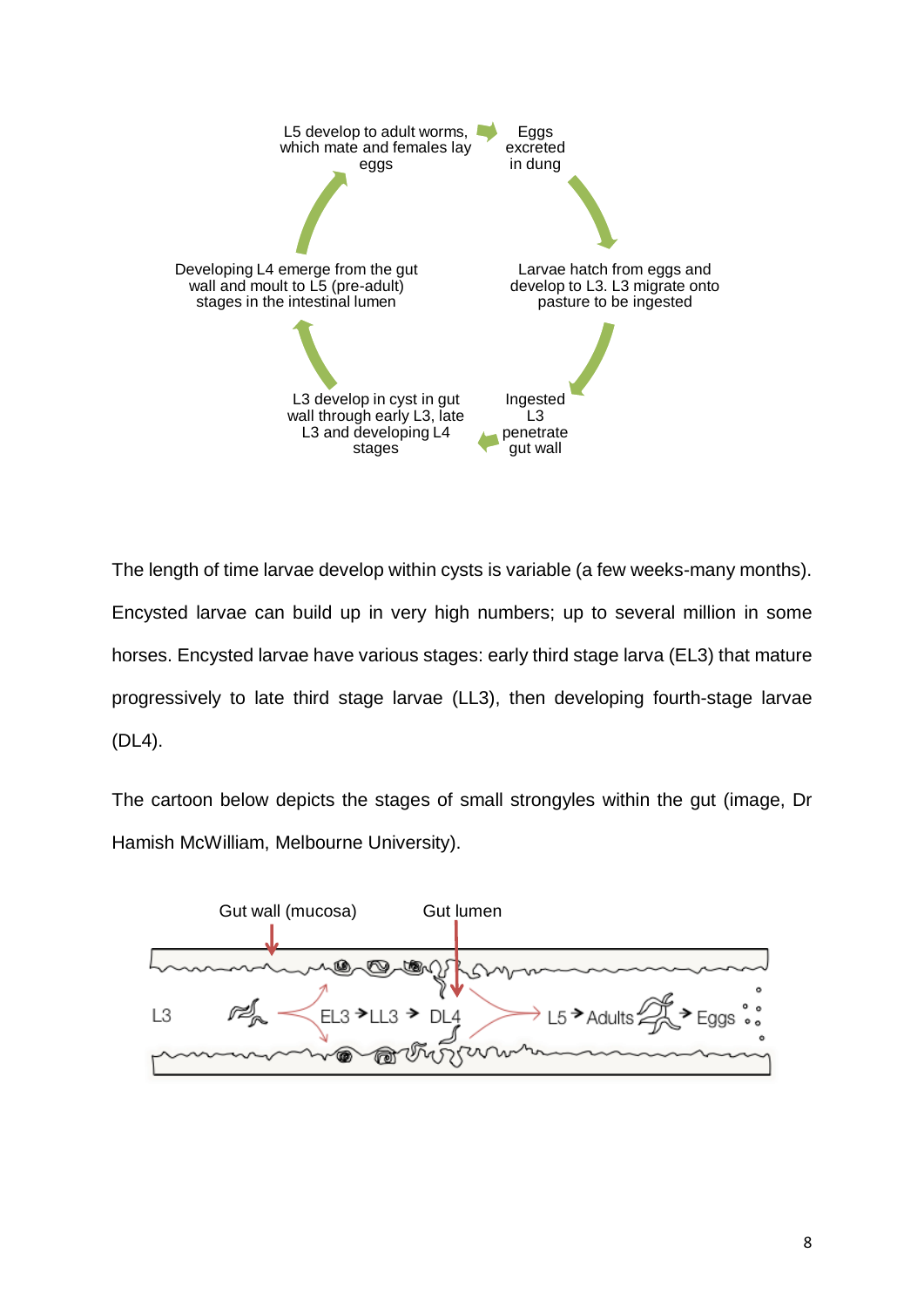The factors that determine how long larvae take to mature are not known, but could be associated with age, immunity, season or total number of worms present. Within a few weeks of emergence, larvae mature to adults, which mate, and the females lay **eggs, which are excreted in dung**.

Encysted larvae are important because when they emerge in large numbers, they cause a severe colitis known as **larval cyathostominosis**. Usually, larval cyathostominosis occurs seasonally (late autumn-spring), and causes inflammation of the gut lining, impaired gut motility and sudden onset diarrhoea, weight loss and colic. Larval cyathostominosis has a poor prognosis and is considered one of the most serious parasite-related diseases.



Large intestine of a larval cyathostominosis case at post mortem demonstrating large numbers of encysted larvae (black dots) in the gut lining.

Horses of all ages can be infected with small strongyles, although **younger horses** (1-5 year-olds) tend to be more predisposed to high levels of small strongyle infection and clinical disease.

Foals acquire infection when they start grazing. Although immunity starts to develop after exposure to worms, it varies among individuals. Most mature horses develop good immunity and have low levels of small strongyle infection. These individuals excrete low levels of worms eggs in dung ('low shedders'). A small proportion (usually <20%) of adult horses have higher burdens. These individuals have greater dung egg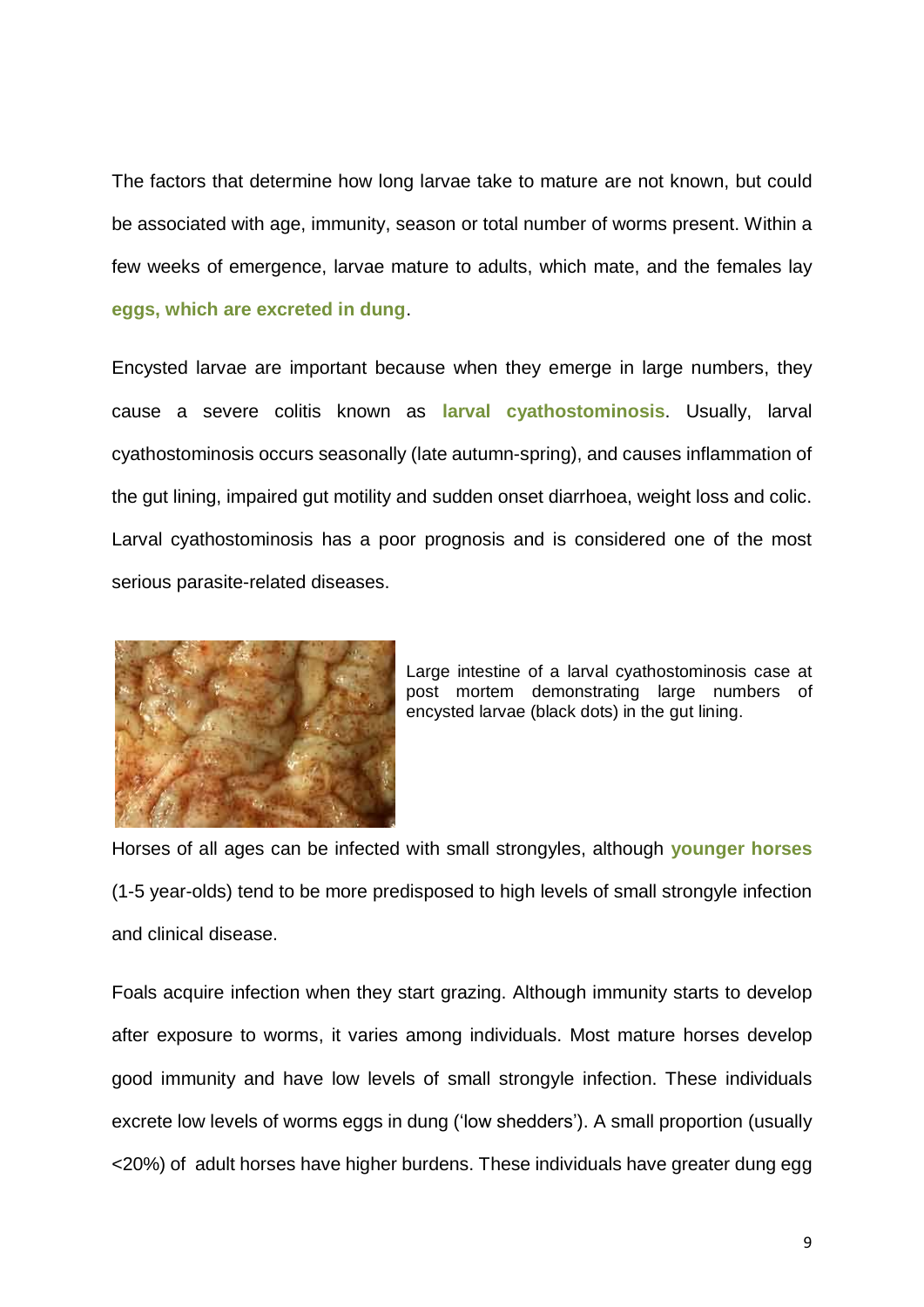excretion ('high shedders'). In practice, this type of worm distribution in a herd means that a **large proportion of individuals have low burdens and as a consequence, low worm egg shedding levels**, even in the absence of dewormer treatments. Different levels of egg shedding can be identified by undertaking **faecal egg count tests**. How these can be used in worm control strategies is explained in Section 5, 'Sustainable Control'.

# *Large strongyles*

Large strongyle adults reach up to 5 cm in length. Horses are infected with these worms following ingestion of L3 from pasture (see life cycle, below). After ingestion, large strongyle L3 penetrate the intestinal wall and migrate through various tissues for 6-11 months. The migratory route depends on the worm species. The focus here is *Strongylus vulgaris* as this species can cause severe disease.

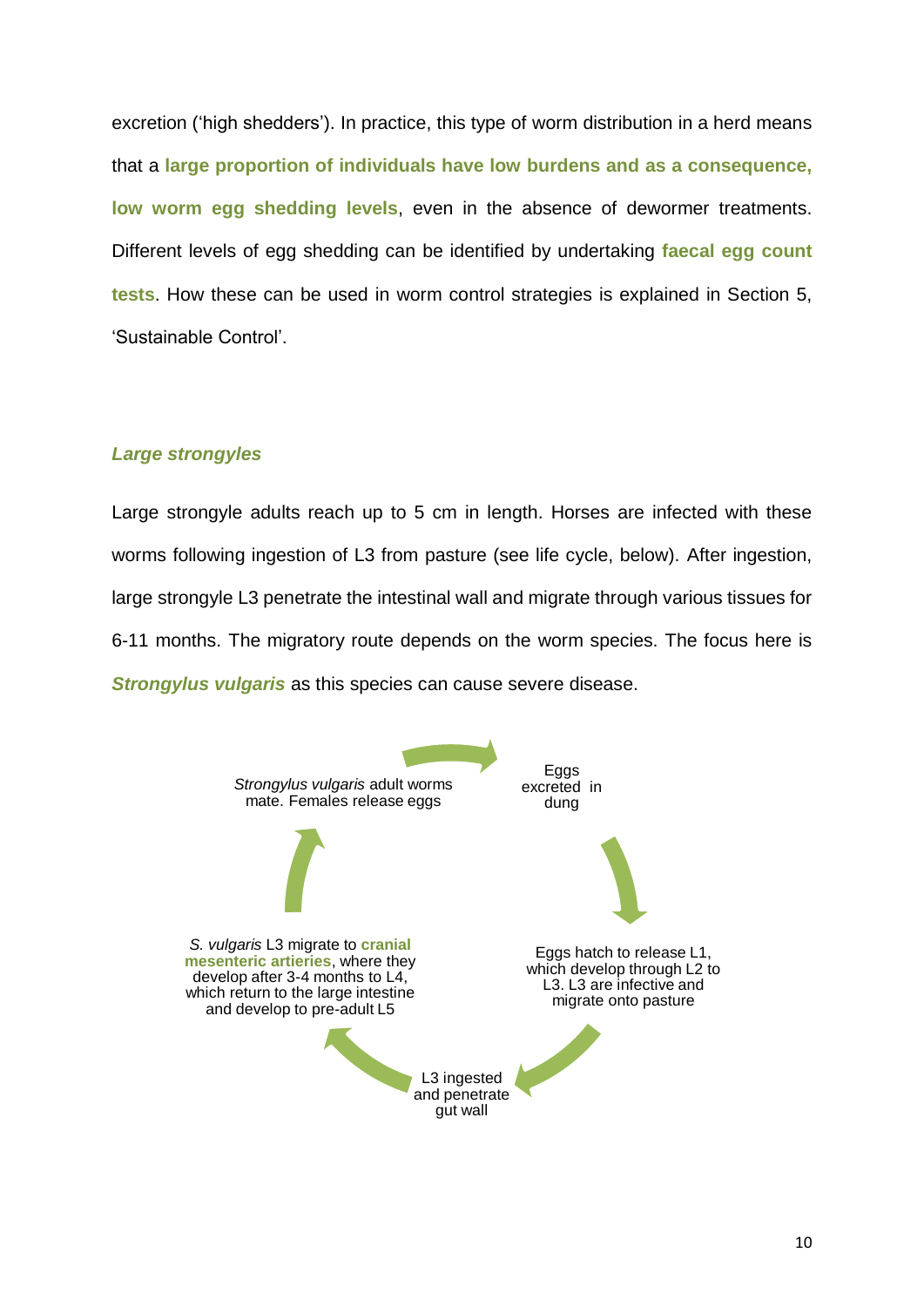The cranial mesenteric arteries supply blood to the intestine. Here, *S. vulgaris* larvae cause damage resulting in weakening of artery walls, leading to malformed arteries. This causes abnormal blood flow and the formation of blood clots. The clots attach to the artery walls but can break free, travel downstream to block smaller vessels, the result of which is to restrict blood flow to the intestine. This lack of blood supply to the intestine causes a **life-threatening colic** if not treated promptly by surgery.

*S. vulgaris* is now quite uncommon in developed regions due to high usage of broad spectrum macrocyclic lactone dewormers (see below).

## *Oxyuris equi*

This is the equine pinworm. The adult worms are white/grey and live in the colon the rectum. The worms have a long tale that tapers to a point. The females can reach up to 10 cm in length. Horses of all ages can be infected with pinworm. Many horses are infected without showing clinical signs, but a small proportion can have repeated infections which can lead to signs, which vary from **mild to intense itching of the tail head**. The life cycle is shown below.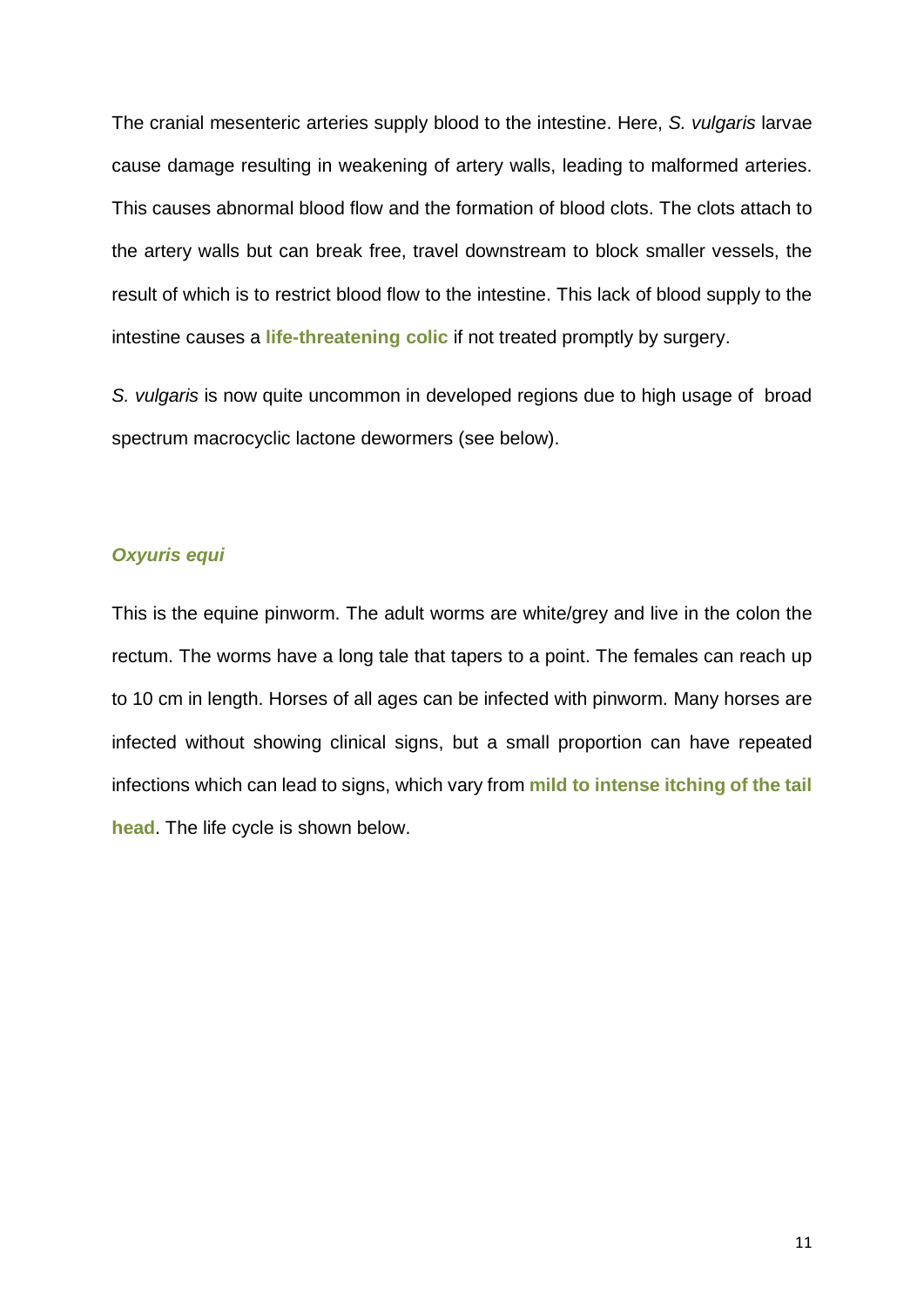

Female worms lay eggs in yellow-grey masses on **skin**. After laying eggs, females die. Larvae develop to infective L3 in the egg in as short as 3-5 days. Horses are infected when they ingest **eggs containing L3**. The worms mature to adults around 45-60 days after infection. There has been an increase in pinworm reports in the UK. It is not clear if this is due to animals being treated inappropriately, dewormers not working effectively due to a lack of access of active dewormer to worms at the rectum or skin, dewormer resistance, increased survival of eggs in the environment or more awareness by owners. Key to control is to **remove eggs from the environment** by disinfecting and rinsing *all* areas where an infected animal may rub (i.e. gates, fence posts, troughs etc.). If a horse or pony is identified as persistently affected, advice on treatment should be sought directly from a veterinary surgeon.

#### *Parascaris equorum*

*P. equorum* adults are found in the small intestine. These are thick creamy white worms that resemble noodles (female adult worms reach 38 cm in length). Females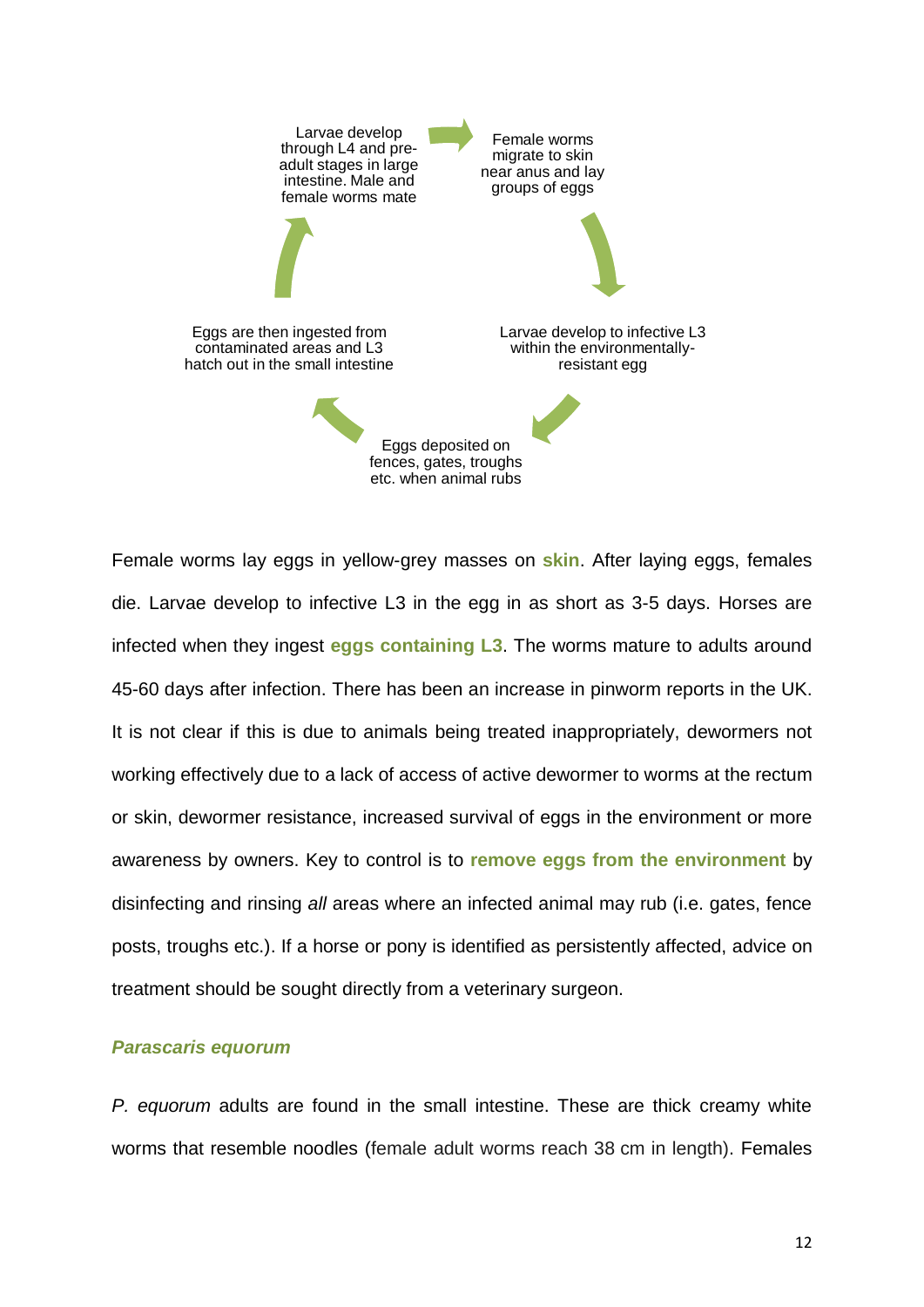lay eggs, which are excreted in dung. Eggs develop to contain infective larvae (see life cycle below).



Development to the infective stage takes approximately 10 days at temperatures of 25°C to 35°C. Once eggs are ingested, larvae hatch in the intestine and migrate to the liver, then the lungs. Migrating larvae reach the lungs ~7 days after infection. They migrate through the lungs before being coughed up and swallowed ~4 weeks after infection. In the intestine, they develop to adult worms. Eggs are usually excreted around 10 weeks after infection.

This is a common important parasite of foals and yearlings. It is unusual to see ascarid problems in adult horses because most horses develop immunity. The majority develop immunity in the first year of life, so infections (i.e. detection of *P. equorum*  eggs in dung) are rarely diagnosed in horses more than two years of age. The principal source of infection for foals are pastures, paddocks, or stables contaminated with eggs from foals of the previous year. The larvated eggs have been reported to survive in the environment for up to 5-10 years. High levels of infection can cause nasal discharge and coughing as well weight loss and poor coat condition. In severe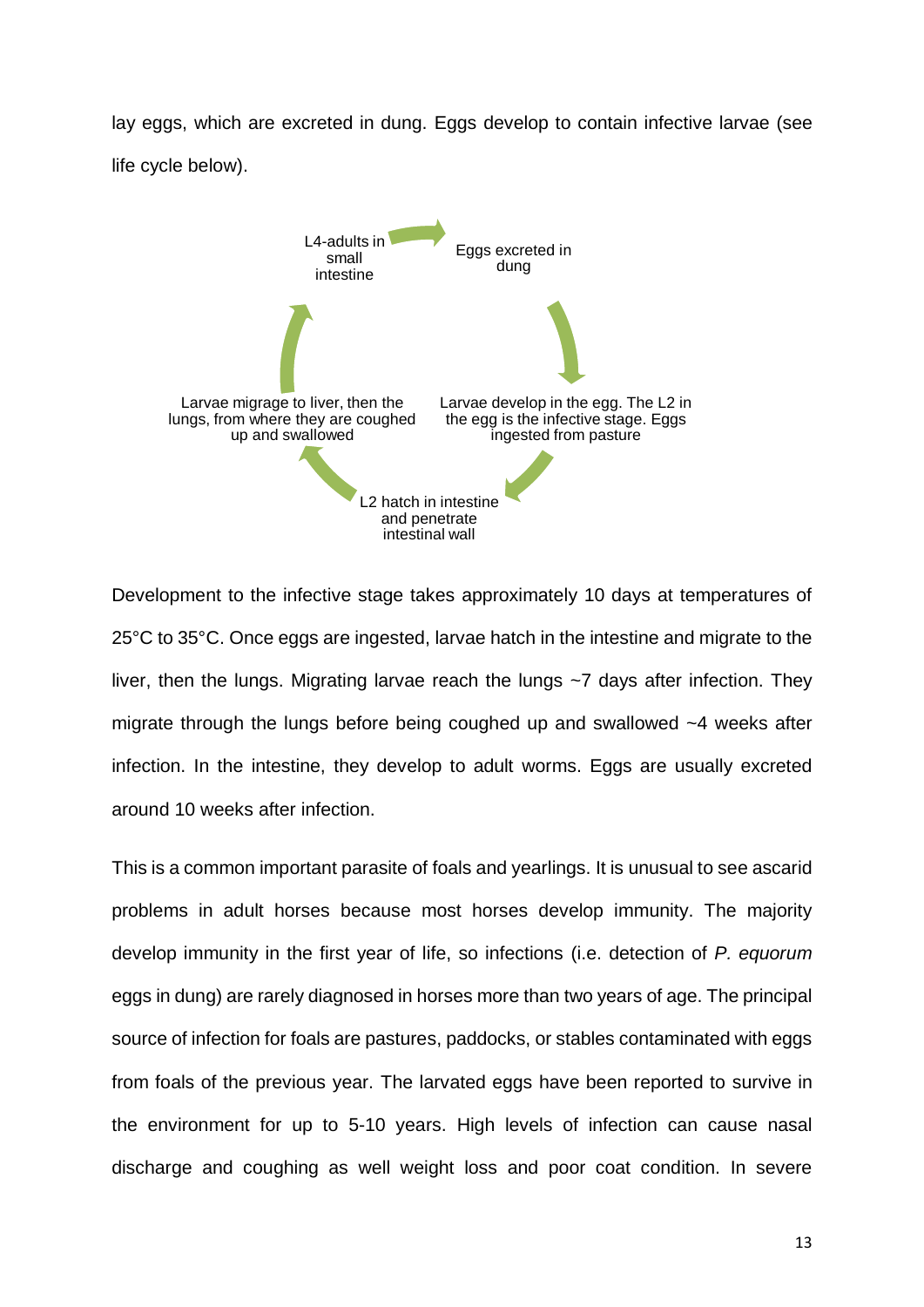infections, youngsters can develop colic which may be fatal. If *P. equorum* infection is suspected in foals or yearlings, advice on treatment should be sought directly from a veterinary surgeon.

# *Strongyloides westeri*

This small threadworm has an unusual life cycle , with development through all worm stages able to occur in the environment.



In this cycle, eggs hatch in bedding and, in warm humid conditions, worms develop to males and females, which produce eggs. Alternatively, when conditions are not conducive to environmental survival and/or when permissive hosts are present, infective L3 infect via the skin or by ingestion. The larvae migrate from skin to the intestine and, here, female worms reproduce asexually to release eggs. The eggs are excreted in dung. As horses develop immunity, *S. westeri* larvae that migrate from skin can enter host tissues and undergo 'dormancy'. Dormant larvae can commence development in pregnant mares to be transmitted to foals via **milk**.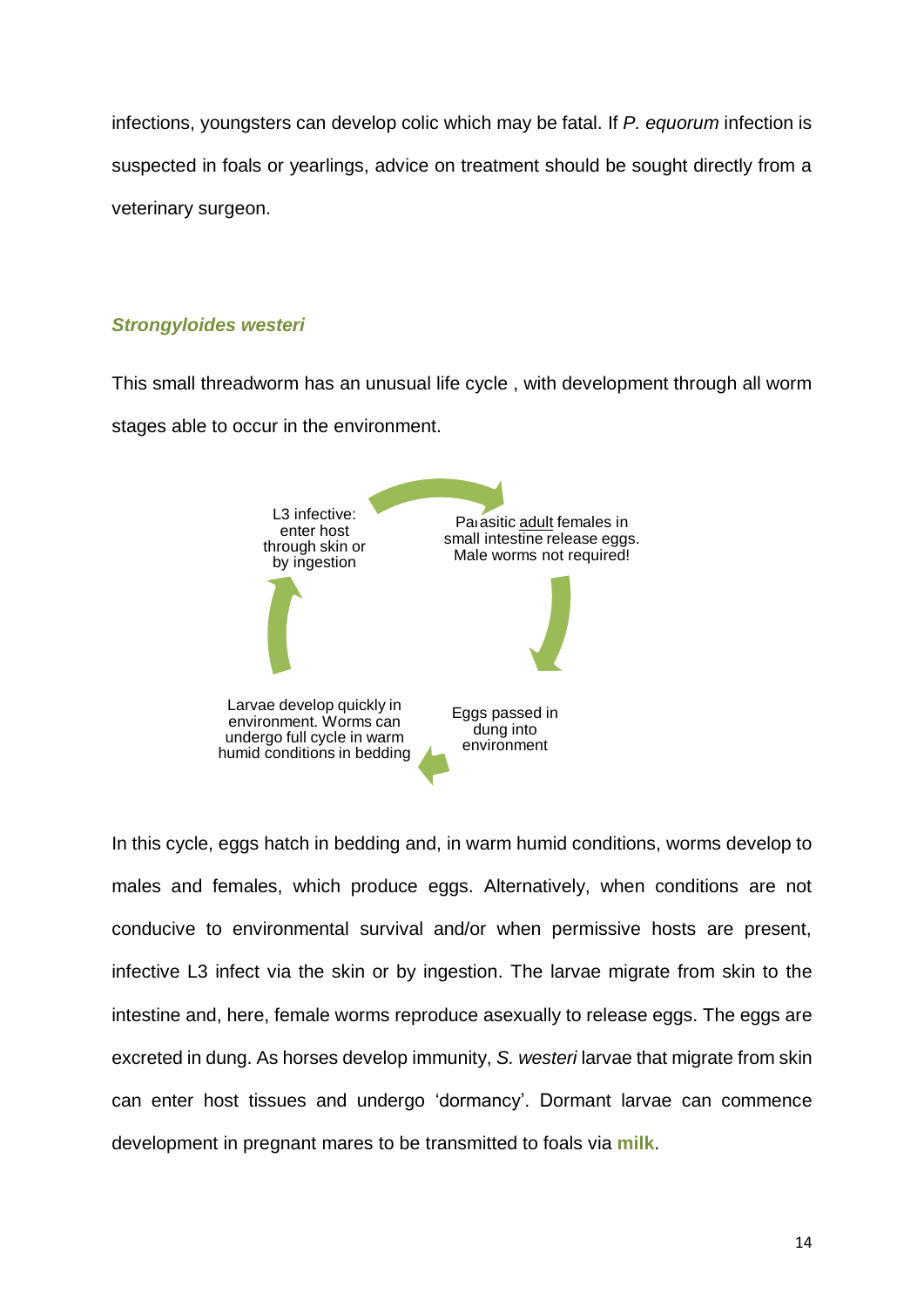

Most serious infections arise from milk infection, with signs of diarrhoea in young foals. Dermatitis of the lower limb/coronary band can occur under high levels of challenge, common when bedding is not changed regularly. High levels of infection and clinical signs are rare in animals over 6 months.

# **b. Tapeworms**

*Anoplocephala perfoliata* is the commonest tapeworm. Adult worms are hermaphrodite and found at the junction of the small and large intestine. These are 4- 8 cm long and resemble flattened, shell-shaped pasta. Infection has been linked to intestinal blocking and colic. Individuals with high burdens are more likely to develop clinical signs. Unlike roundworms above, the tapeworm life cycle (below) involves **two hosts**; an intermediate host (**an oribatid mite**) and a final host (an equid).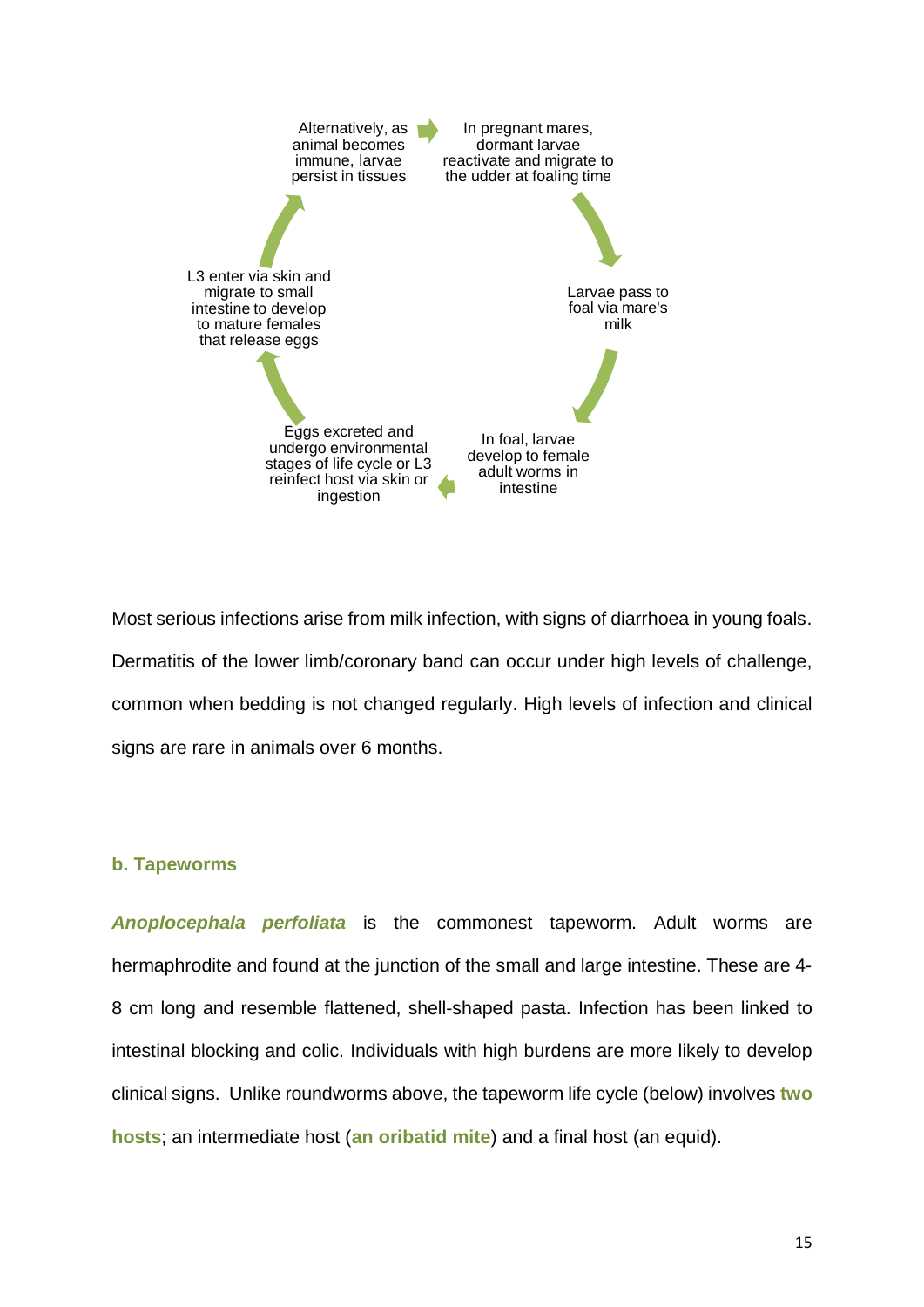

The period from infection with the cyst in the mite to excretion of eggs is 6-10 weeks. Adult tapeworms produce large numbers of eggs over their lifetime. Most horses **have relatively few tapeworms** and do not develop disease.

# **c. Liver fluke**

Liver fluke (*Fasciola hepatica*) infection is less common in horses and is more common in cattle and sheep. Adult worms are hermaphrodite and live in the bile ducts of the liver where they cause damage. The worms are 2-3 cm long and are flat, leaf-shaped and pale brown. Unlike the other worms listed here, liver fluke has a **broad host range**. Horses on pasture previously grazed by ruminants or grazing concurrently with ruminants are most at risk of infection; however, liver fluke can be carried by rivers or heavy rain run-off, so infection can occur where there is no direct co-grazing with ruminants. The infective stages are found in wet marshy areas. This is because liver fluke requires a **mud snail intermediate host** to complete its life cycle (below).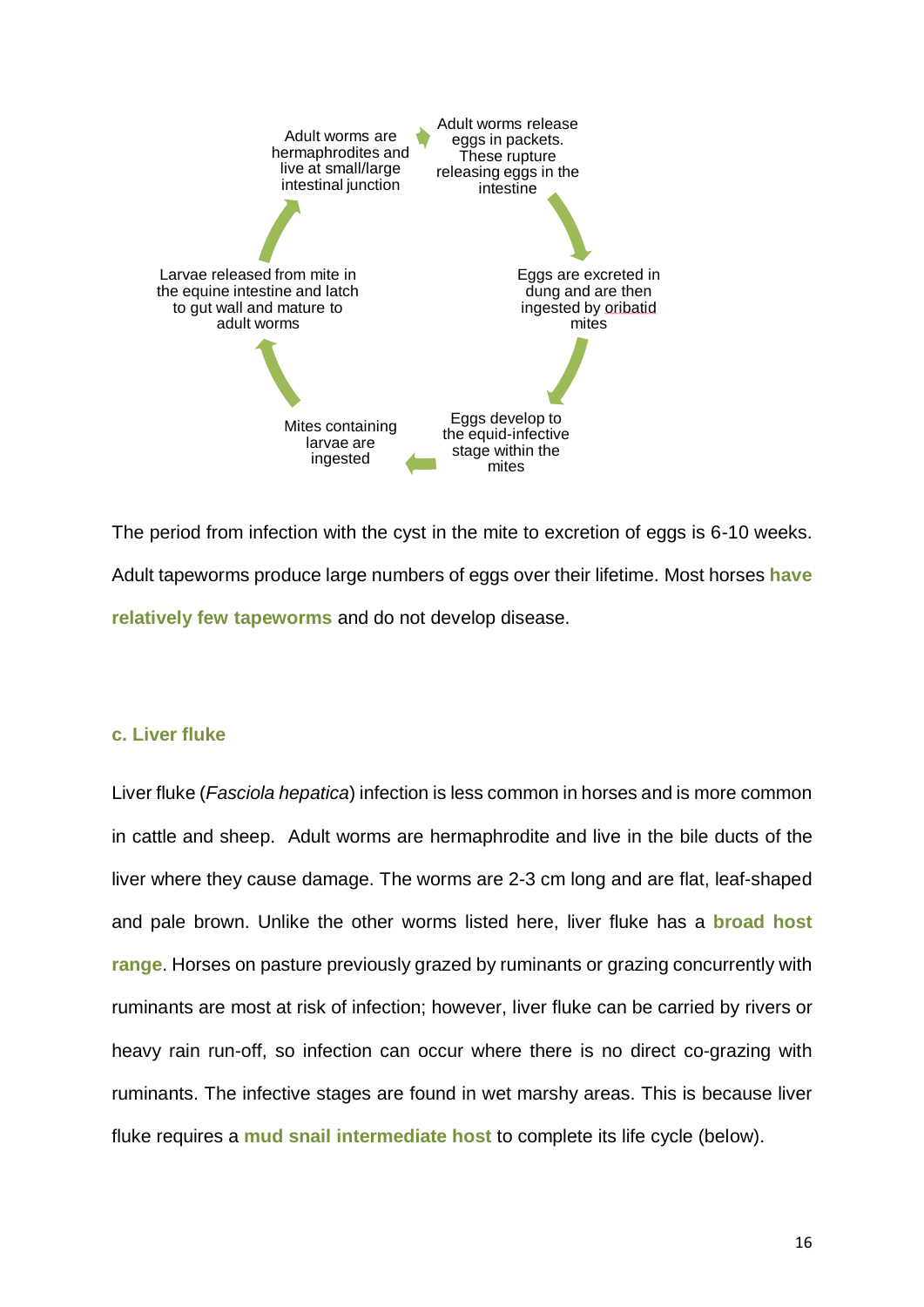

Liver fluke can be difficult to diagnose in horses as the clinical signs are not specific.

Liver fluke can infect humans if they eat contaminated raw vegetables; humans cannot

 **a** and the contract of the contract of the contract of the contract of the contract of the contract of the contract of the contract of the contract of the contract of the contract of the contract of the contract of the c

catch fluke directly from animals.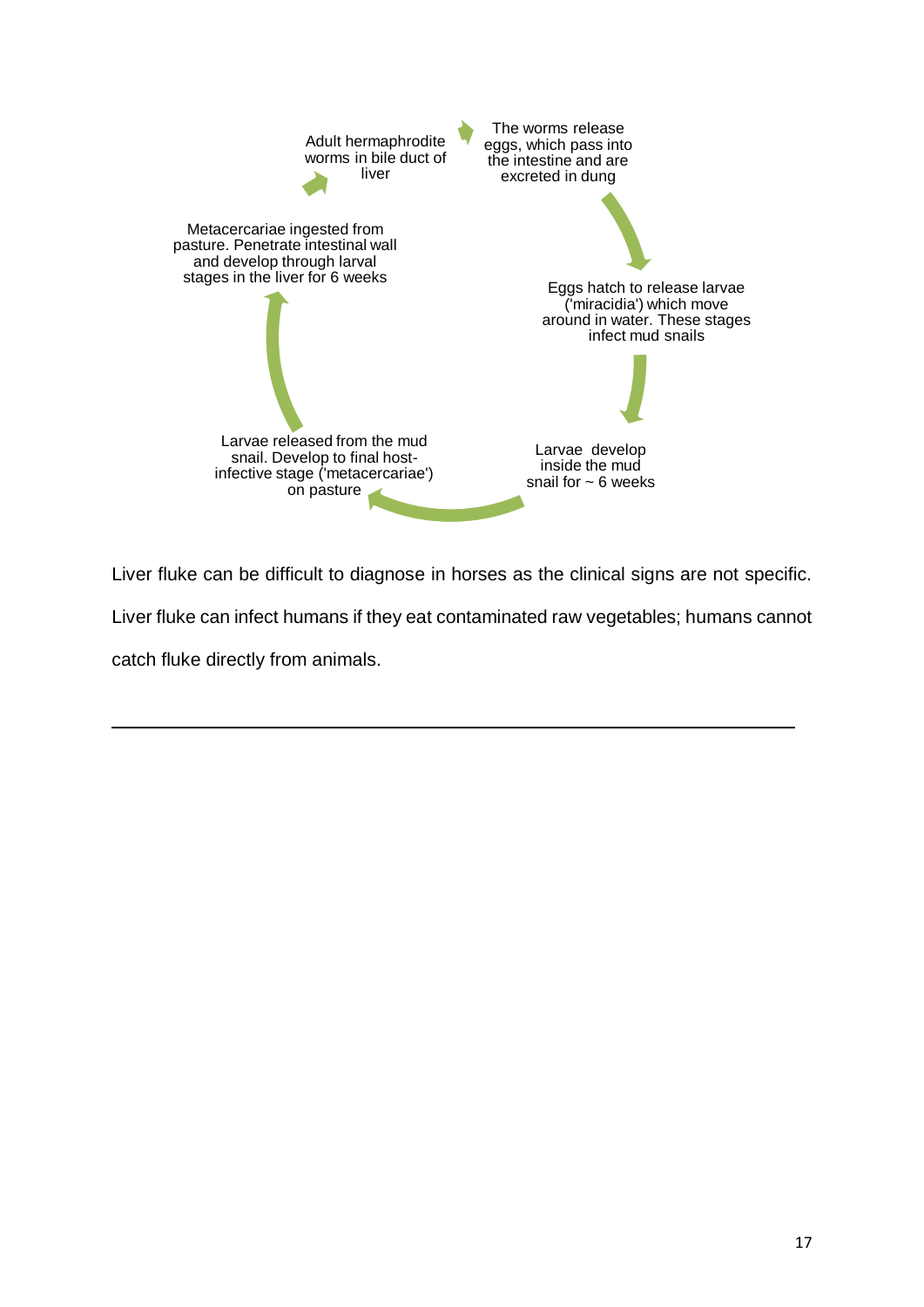# Sustainable worm control programmes

Important points to note in designing worm control programmes:

1.Instituting a control programme that prevents accumulation of large numbers of worms on pasture is key to limiting burdens in horses 2.Historically, control was based on regular administration of dewormers. Frequent treatments have led to dewormer resistance 3.Worm control programmes must address the threat of resistance and dewormers must be used responsibly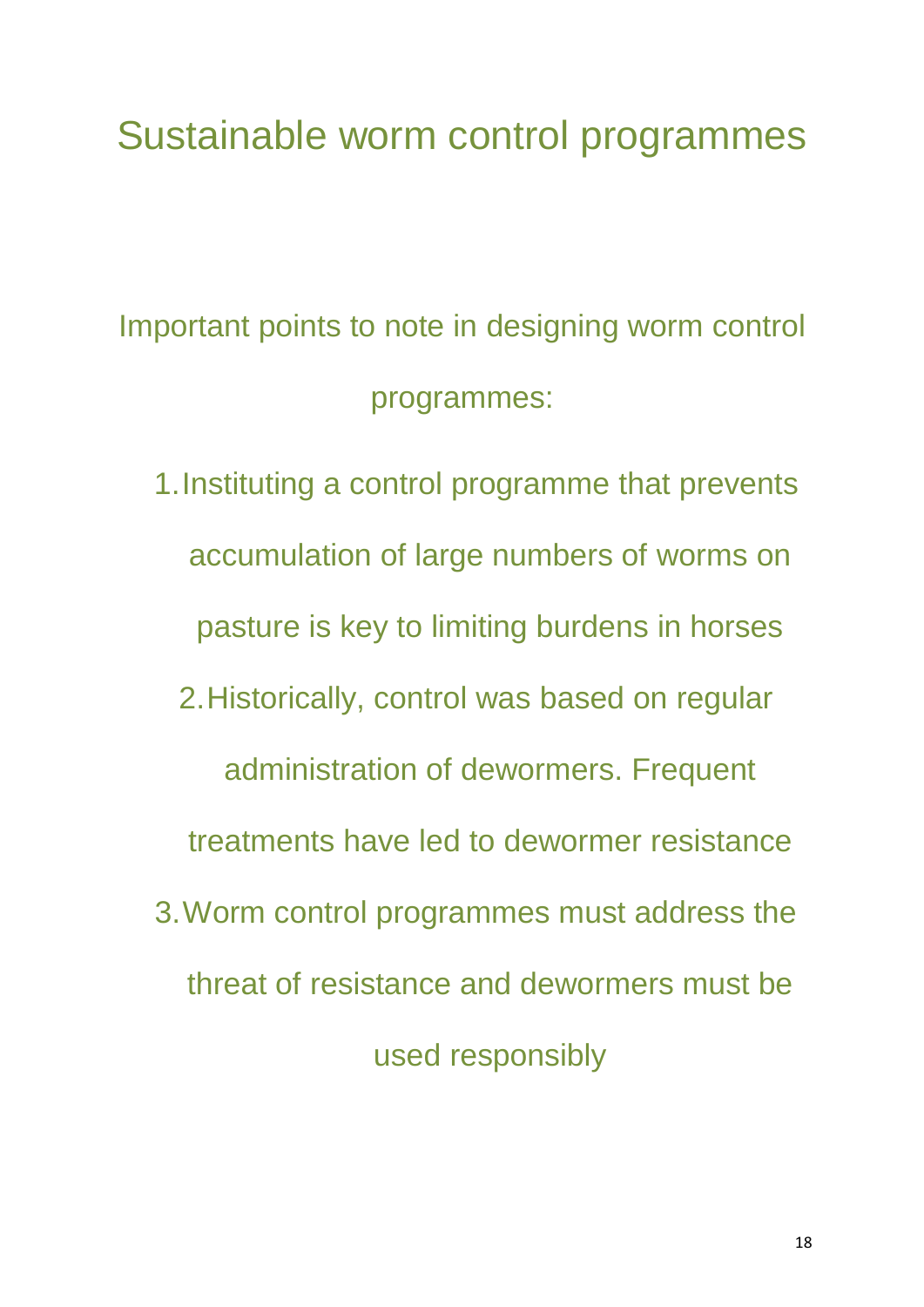#### **3. Dewormers (anthelmintics)**

Most dewormers are 'broad-spectrum', meaning that effective against several worm types.

Listed here, are the dewormer 'classes' licenced for use in equids in the UK.

**Class 1**. benzimidazoles (includes **fenbendazole**; for roundworms only)

**Class 2.** tetrahydropyrimidines (includes **pyrantel**; used for roundworms and for tapeworm, when administered at twice the dose used for roundworm treatment),

**Class 3.** macrocyclic lactones (includes **ivermectin** or **moxidectin**; roundworms only).

A further class, the isoquinoline pyrazines (includes **praziquantel**) is used for the treatment of tapeworms, including *A. perfoliata*.

Some products contain two classes; for example, ivermectin or moxidectin for roundworm treatment combined with praziquantel for tapeworm treatment.

All dewormers are classified as **POM-VPS** veterinary medicines in the UK, meaning that they can be purchased from a veterinary surgeon, a Suitable Qualified Person or a veterinary pharmacist. In all cases, a **discussion** on **treatment options**, **integration** of treatments with **environmental control methods** and the use of **diagnostics** to guide treatment decisions should be held with the prescriber *before* purchase. Generally, dewormers with label claims against strongyles are effective against egg-laying adult worms, but only some products are effective against migrating large strongyle larvae or small strongyle encysted larvae in the gut wall. Table 2 highlights the spectrum of activity of the different types of dewormers.

19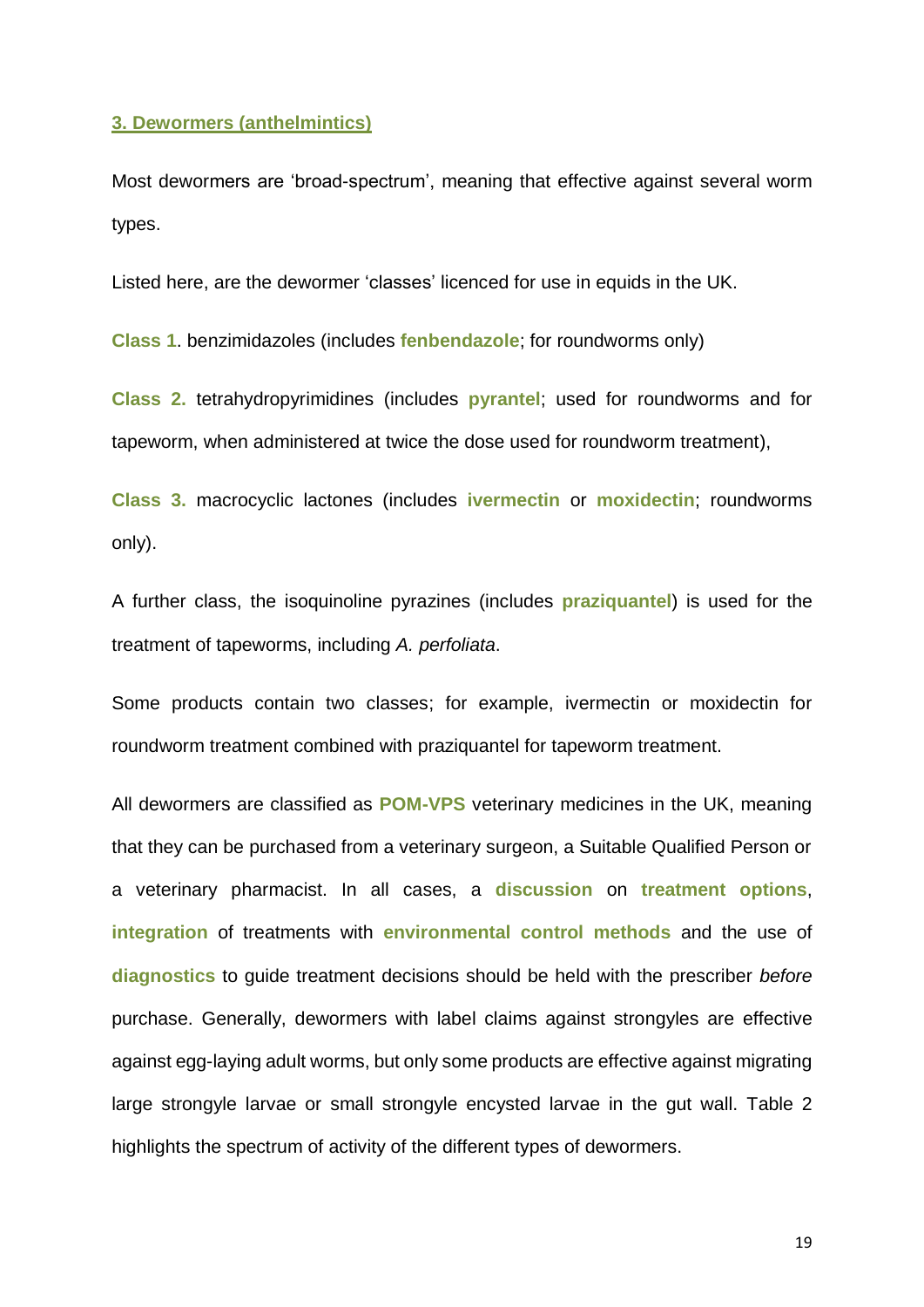| <b>Active ingredient (class of dewormer)</b>                                        | Dewormer demonstrated to be active<br>against                                                                                                                                                                                                                                                                                                                                                                                               |
|-------------------------------------------------------------------------------------|---------------------------------------------------------------------------------------------------------------------------------------------------------------------------------------------------------------------------------------------------------------------------------------------------------------------------------------------------------------------------------------------------------------------------------------------|
| Fenbendazole (class: benzimidazole)<br>Note: high fenbendazole resistance levels in | Single dose<br>Adult small strongyles<br>Adult large strongyles, S. vulgaris and related<br>species, Strongylus edentatus.<br>Adult and immature Oxyuris spp., Strongyloides<br>spp., P. equorum (not migrating larvae in lungs)                                                                                                                                                                                                            |
| small strongyles in UK and other regions                                            | <b>Five consecutive daily doses</b><br>In addition to the above activity:<br>Small strongyle EL3, LL3, DL4<br>Migrating larval stages of S. vulgaris and tissue<br>stages of S. edentatus<br>Migrating larval stages of P. equorum.                                                                                                                                                                                                         |
| Pyrantel embonate (class:<br>tetrahydropyrimidine)                                  | Single dose<br>Small strongyle adult worms<br>Large strongyle (Strongylus spp.) adult worms<br>O. equi adult worms<br>P. equorum adult worms<br>Double dose<br>A. perfoliata adult worms                                                                                                                                                                                                                                                    |
| Ivermectin (class: macrocyclic lactone)                                             | Small strongyle adult worms and L4 (not EL3)<br>S. vulgaris adult and arterial larval stages<br>S. edentatus - adult and tissue larval stages<br>S. equinus and other large strongyle adult worms<br>Dictyocaulus arnfieldi (lungworm) - adults and<br>larvae<br>O. equi adult and immature worms<br>P. equorum adult worms, L3 and L4<br>S. westeri adult worms<br>Bots: oral and stomach stages                                           |
| Moxidectin (class: macrocyclic lactone)                                             | Small strongyle adult worms, luminal larval stages<br>and gut wall encysted larval stages, including EL3<br>S. vulgaris adult and arterial larval stages.<br>S. edentatus adult and tissue stages, and adult<br>worms of other large strongyle spp.<br>P. equorum adult and larval stages<br>O. equi adult and larval stages<br>S. westeri adult stages<br>Adult stages of other less common stomach worms<br>Bots: oral and stomach stages |
| Praziquantel (class: Isoquinoline pyrazine)                                         | A. perfoliata adult worms (as combination product,<br>Pramox, label claim also for adult worms of less<br>common tapeworm spp.)                                                                                                                                                                                                                                                                                                             |

**Table 3.** A summary of dewormer spectrum of activity against different worm species.

Please note that brand names are not included here; some dewormers exist as many generic forms. Ensure that you know which dewormer ingredients are present in the brand used. If in doubt, ask your prescriber.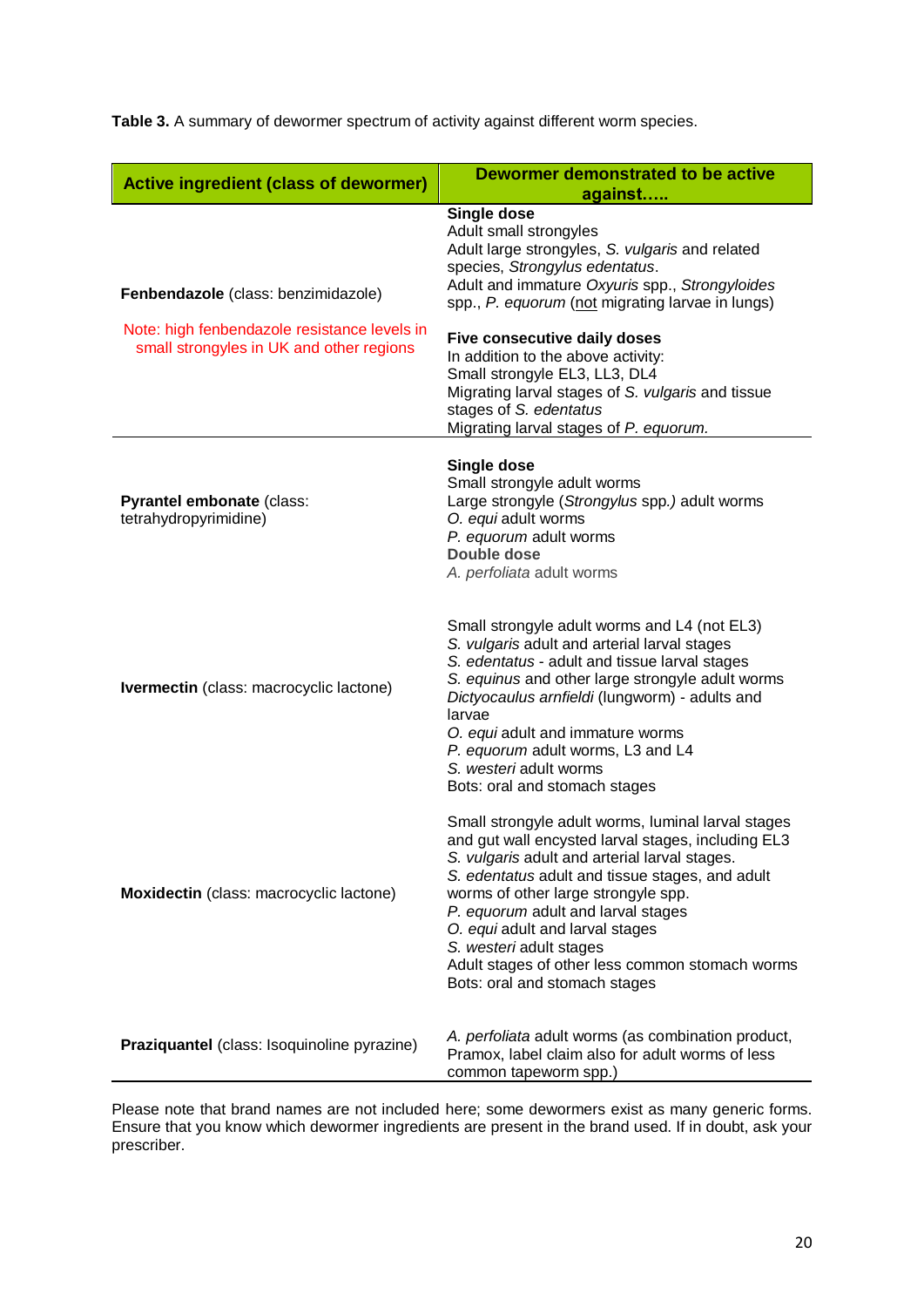Note that for some combination products the label claims and safety data may be different from the products marketed as single dewormers. Always read the label claims and safety information as defined for each product on the packaging. If in doubt, ask your prescriber. **4. Dewormer resistance**

Resistance develops when worms are able to survive a dewormer treatment that was previously effective. Drug resistance arises through changes (mutations) in worm DNA. These mutations cause an alteration in worm proteins that are targets of the dewormer itself or proteins that help worms withstand the presence of the dewormer. The mutations are **passed from one worm generation to the next**, so with repeated treatments with the same dewormer, the proportion of worms that contain the mutations increases. This cartoon depicts how resistance develops.



The most serious consequence of resistance is **complete treatment failure**, meaning that a particular dewormer is no longer effective leading to persistent infection and, if high worm burdens develop, clinical disease. **Resistance (reduced efficacy) has been reported for all roundworm dewormers**:

- **fenbendazole**
- **pyrantel**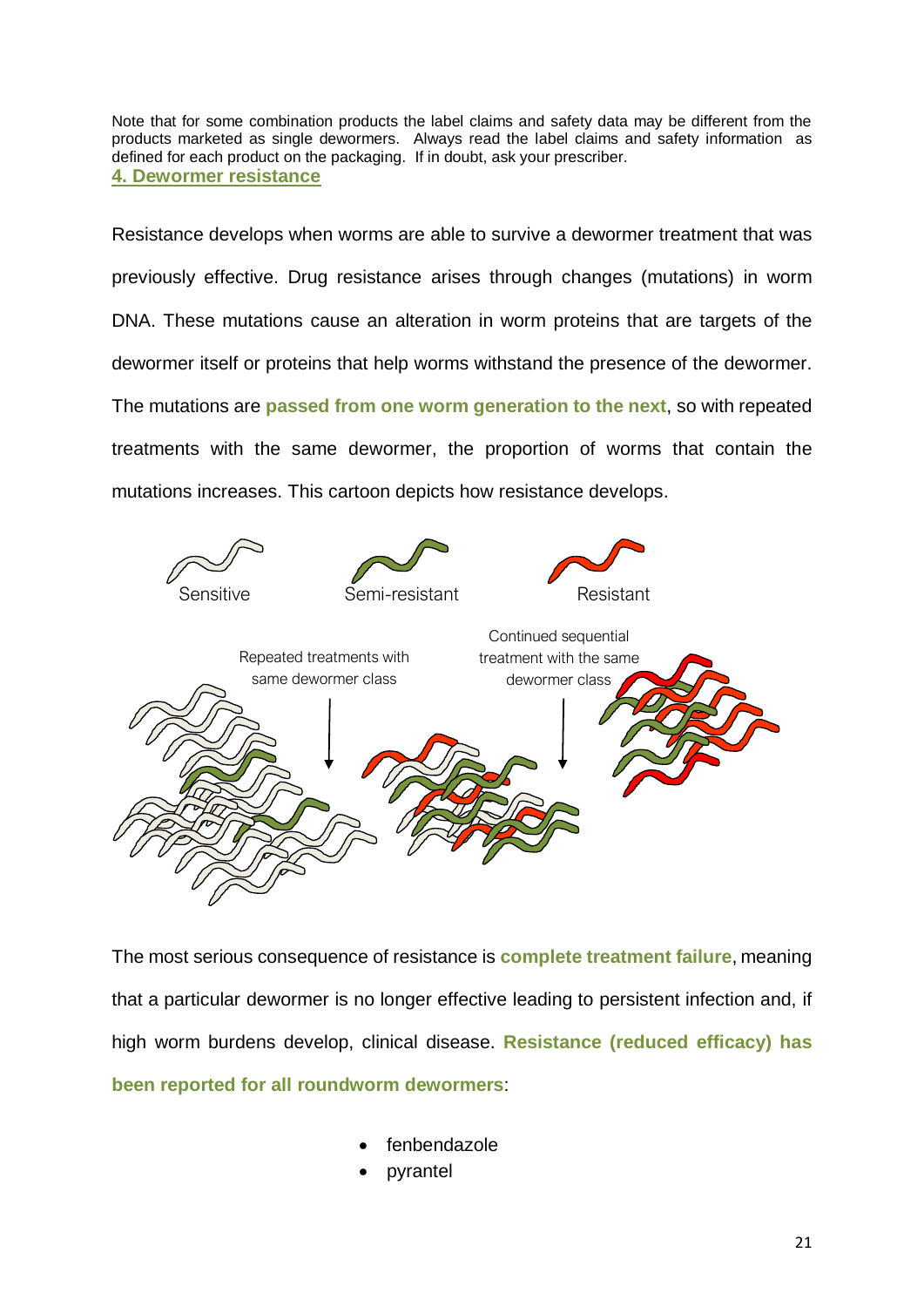- ivermectin
- moxidectin.

Table 3 summarises global reports of resistance in common worm species.

| Dewormer type     | <b>Small</b><br><b>strongyles</b> |                          | S. vulgaris P. equorum O. equi |     | Α.<br>perfoliata         |
|-------------------|-----------------------------------|--------------------------|--------------------------------|-----|--------------------------|
| Fenbendazole      | $^{+++}$                          | $\overline{\phantom{0}}$ |                                |     | n/a                      |
| Pyrantel          |                                   | -                        |                                |     | $\overline{\phantom{0}}$ |
| <b>Ivermectin</b> |                                   | -                        | $^{\small +++}$                |     | n/a                      |
| <b>Moxidectin</b> |                                   | $\overline{\phantom{0}}$ |                                |     | n/a                      |
| Praziquantel      | n/a                               | n/a                      | n/a                            | n/a | $\overline{\phantom{a}}$ |

**Table 3.** A summary of dewormer resistance in published reports globally.

+ early indications of resistance based on published worm egg reappearance period studies or resistance/lack of efficacy reported anecdotally

++ resistance reported in some regions and published reports indicate levels are moderate

+++ resistance reported in many regions and published reports indicate resistance widespread resistance not yet reported

n/a dewormer resistance not applicable that worm species

### Dewormer resistance is **irreversible**.

Resistance to one dewormer type or in one worm species does not mean that there will be resistance to the same dewormer in a different species; however, crossresistance (resistance in one type of worm against two types of dewormer) occurs and resistance is most likely between two dewormers in the same anthelmintic class.

Dewormer resistance is **common in small strongyles**, particularly to **fenbendazole**. Small strongyle populations resistant to fenbendazole and pyrantel have been reported in 14 and 12 countries, respectively, including the UK. Small strongyle resistance to **ivermectin** and **moxidectin** was reported in Brazil. Resistance to **ivermectin** and **moxidectin** is suspected in several countries, where a **shortened egg reappearance period** (see below) was reported after treatment.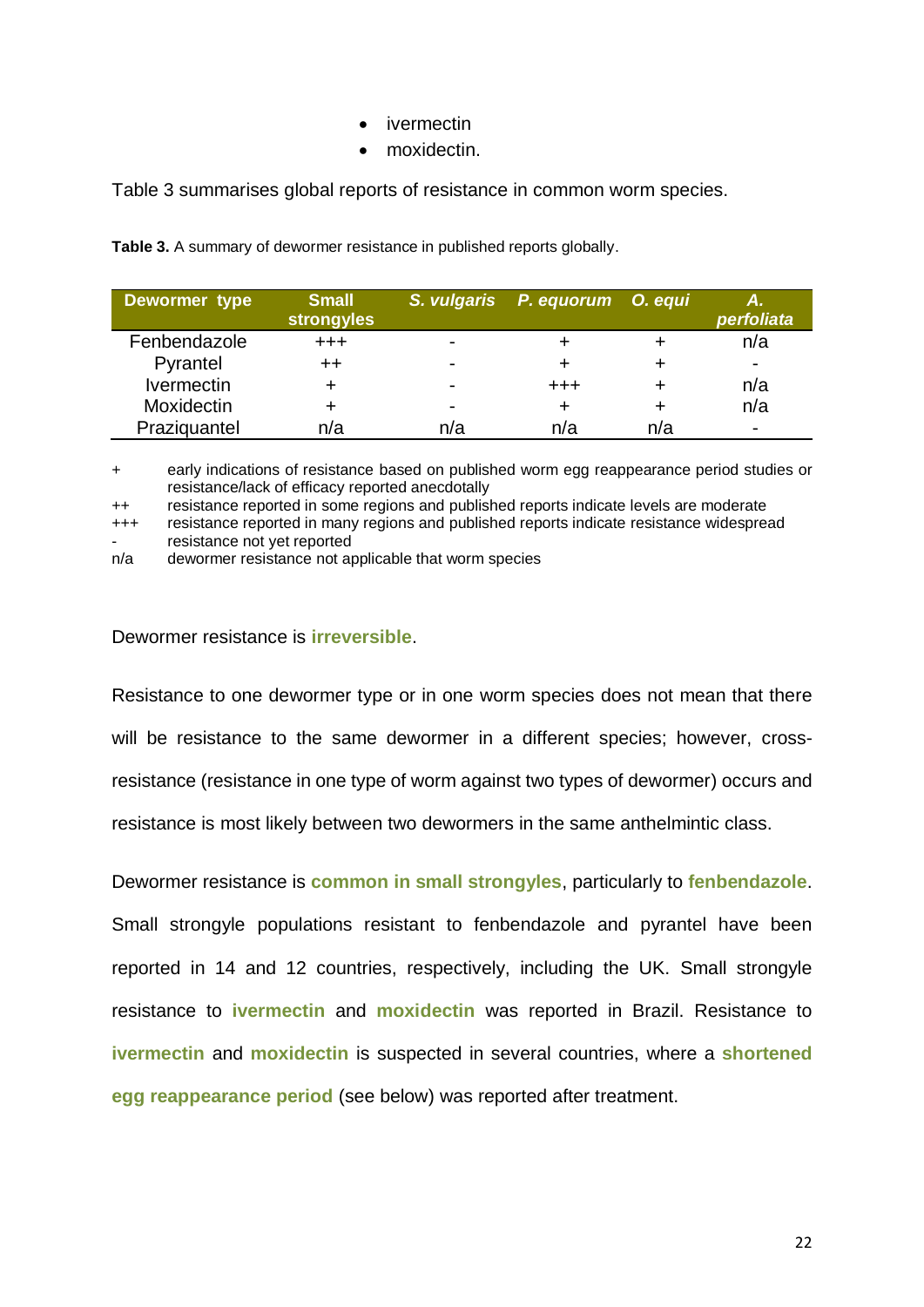*P. equorum* **resistance** to **ivermectin** has been reported in several countries, including the UK. There are also reports of **pyrantel** resistance in *P. equorum* in the USA and to **fenbendazole** in Australia.

There are many anecdotal reports of **macrocyclic lactone** (ivermectin, moxidectin) resistance in **pinworm**, but no published research reports. It is difficult to assess dewormer resistance in pinworms (see below).

There are no published research reports of dewormer resistance in large strongyle species, in *S. westeri* or in *A. perfoliata*.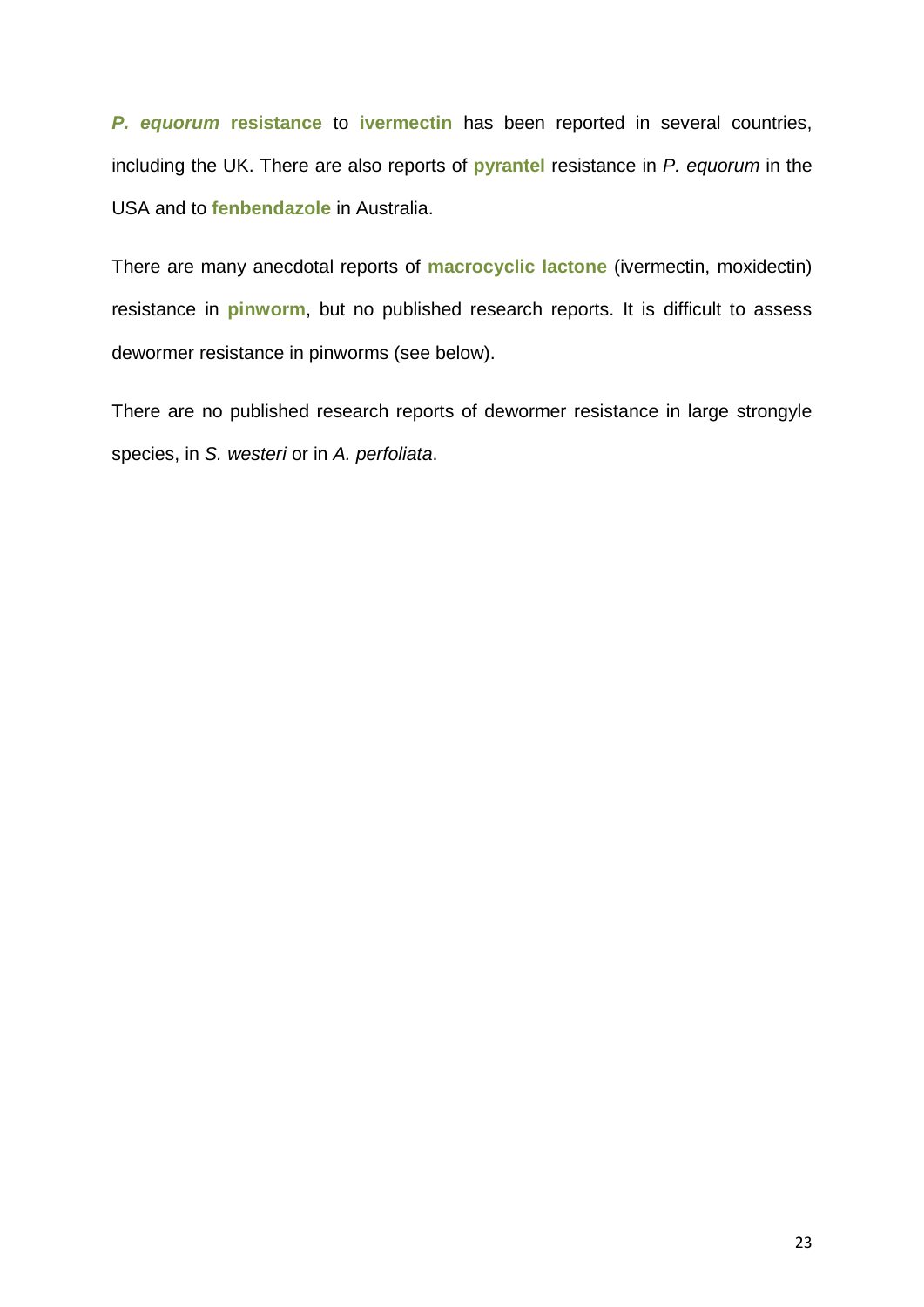# **5. Sustainable control programmes**

The main objective of control is to limit levels of infection so that horses remain healthy and clinical disease does not develop. It is important to **target**:

- 1. worm contamination on pasture by removing egg-containing dung and/or dewormer treating animals that shed high numbers of eggs
- 2. immature and adult worms inside the host by applying strategic treatments.

This cartoon summarises this approach.



Frequent treatments should be avoided since this promotes dewormer resistance. It is impossible to eradicate all parasites from all animals and trying to do so only selects for resistance.

All control strategies must include good pasture management to reduce worm infection levels in the environment.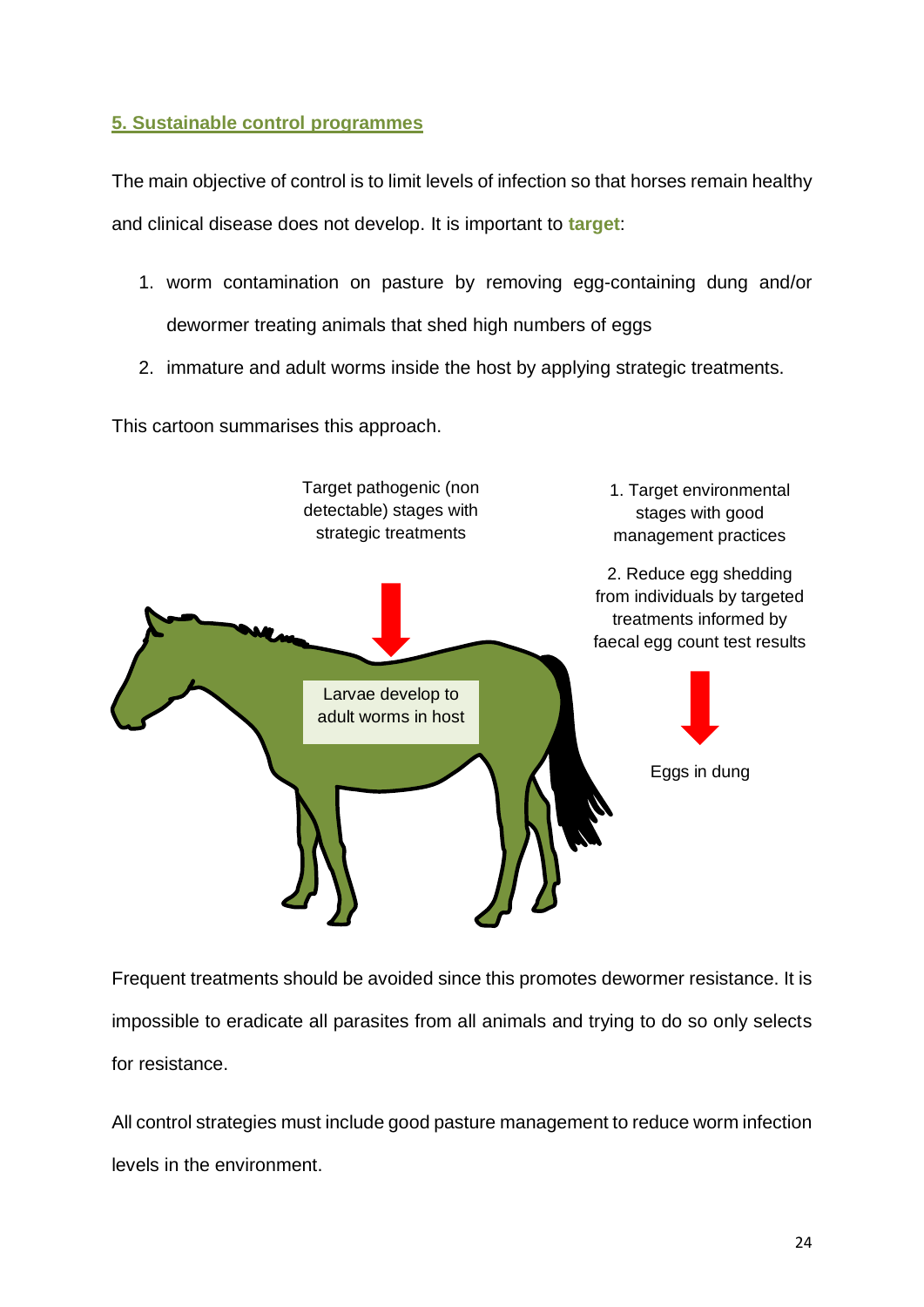**Dung removal** should be performed to break worm life cycles and reduce pasture contamination. This should be done at intervals that prevent movement of L3 from dung onto grass. In the UK, the recommendation is to remove dung at least twiceweekly in summer. The graph below demonstrates the effect of dung removal on subsequent worm egg shedding of grazing donkeys.



Mean faecal egg count per group (strongyle eggs per gram)

This study at the UK Donkey Sanctuary (Devon), demonstrated significant differences in worm egg shedding (mean FEC/group, y-axis) over the season when comparing equids on pastures with no dung removal ('No Removal') to those on pastures subjected to automated ('Automated') or manual ('Manual') dung removal.

Adapted from: Corbett CJ, Love S, Moore A, Burden FA, Matthews JB, Denwood MJ. The effectiveness of faecal removal methods of pasture management to control the cyathostomin burden of donkeys. Parasit Vectors. 2014 Jan 24;7:48.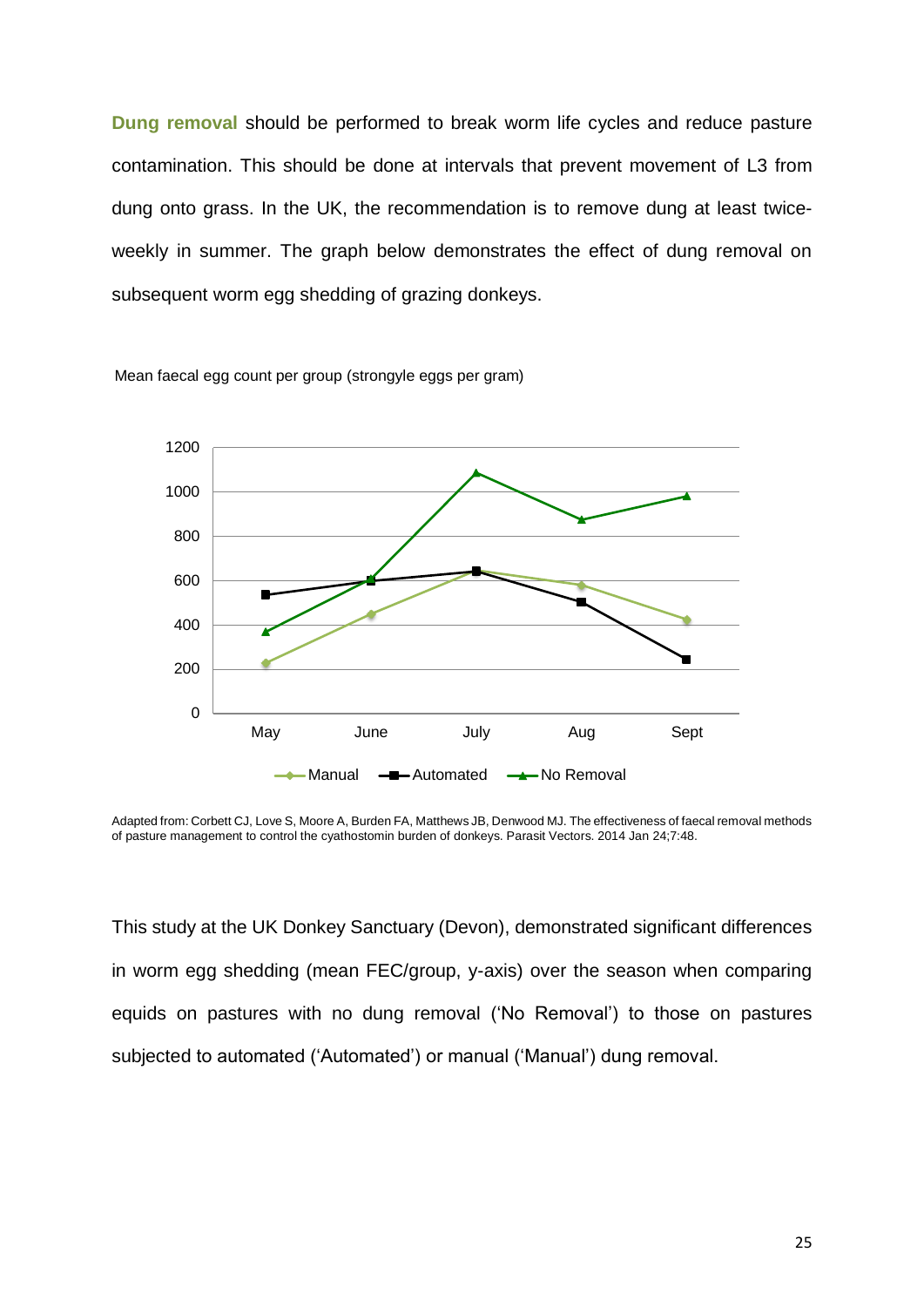In addition to removing dung, or where it is not logistically possible to do it regularly, **pastures should not be overgrazed**. A general rule is to graze at 1 horse per 1-2 acres (0.4-0.8 hectares).

**Resting pastures** is recommended. Pastures should be rested long enough to allow significant reductions in contaminating larvae. Strongyle L3 can survive a few weeks in hot weather, but 6-9 months in cooler weather. Thus, season and local weather conditions must be considered when calculating how long pastures should be rested for before deemed 'safe'. Another approach is to alternate and/or practice **mixed grazing** with cattle or sheep. A worm species that lives in the stomach (*Trichostrongylus axei*) is capable of infecting cattle, sheep, pigs *and* horses, but is not considered a clinical threat. Liver fluke can cross between hosts if pastures include areas where mud snails can live. If concerned about fluke, tests can be performed to detect egg shedding in ruminants and, where infection is suspected, testing can be performed in horses (see below).

Harrowing is cited as a tool to reduce pasture contamination. Depending on weather conditions, harrowing can increase contamination by breaking dung and spreading larvae across grazing. If dry hot conditions prevail, larvae die in a few weeks, but if such conditions are not encountered, L3 survive for months. If harrowing is practiced, pasture should be rested until considered safe; this depends on weather conditions. In the UK, it is suggested that harrowed pastures not be grazed in the same season.

#### **Targeting treatments using Faecal Egg Count testing**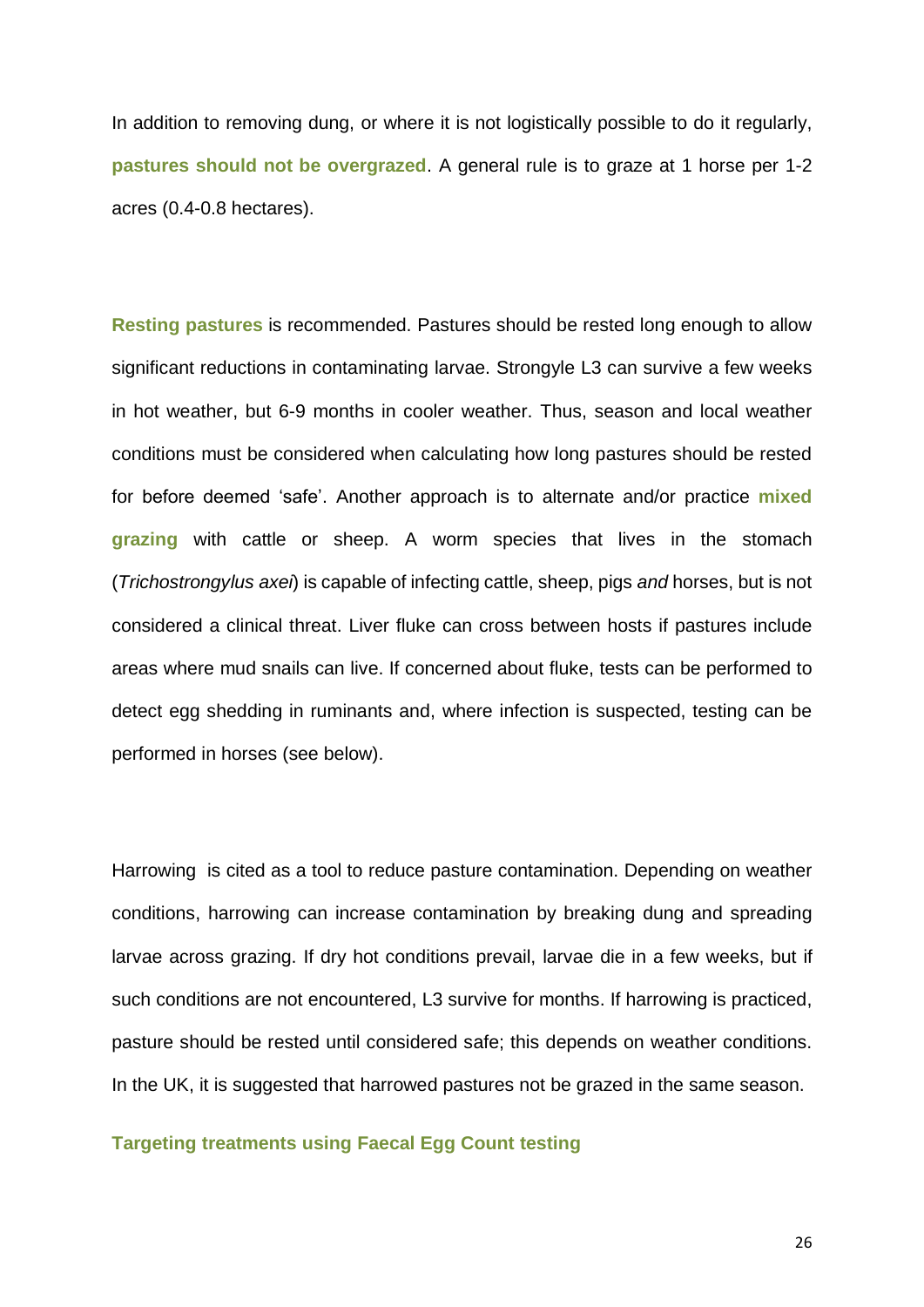#### *Why use Faecal Egg Count tests to support worm control?*

**Faecal Egg Count (FEC) directed treatment protocols** work well in horses because worm egg shedding is unevenly distributed among individuals. In groups of adult horses, usually ~20% of individuals shed ~80% worm eggs at any given time. This is demonstrated below in a chart of strongyle FEC shedding patterns of  $\sim$  1,200 horses. Note that the majority of horses have negative or low FECs (in the red box).



strongyle FEC (eggs per gram)

Adapted from: Relf VE, Morgan ER, Hodgkinson JE, Matthews JB. Helminth egg excretion with regard to age, gender and management practices on UK Thoroughbred studs. Parasitology. 2013 Apr;140:641-52

In FEC directed treatment protocols, horses identified as **shedding strongyle egg levels above a threshold** (for example, 200 eggs per gram, EPG), are recommended for dewormer **treatment**. **FEC-negative or low egg shedders** (i.e. those that shed < 200 EPG) are left **untreated**. The horses are FEC tested again at a defined interval, which is determined by the type of stock (young *versus* adult), the type of management and the dewormer administered.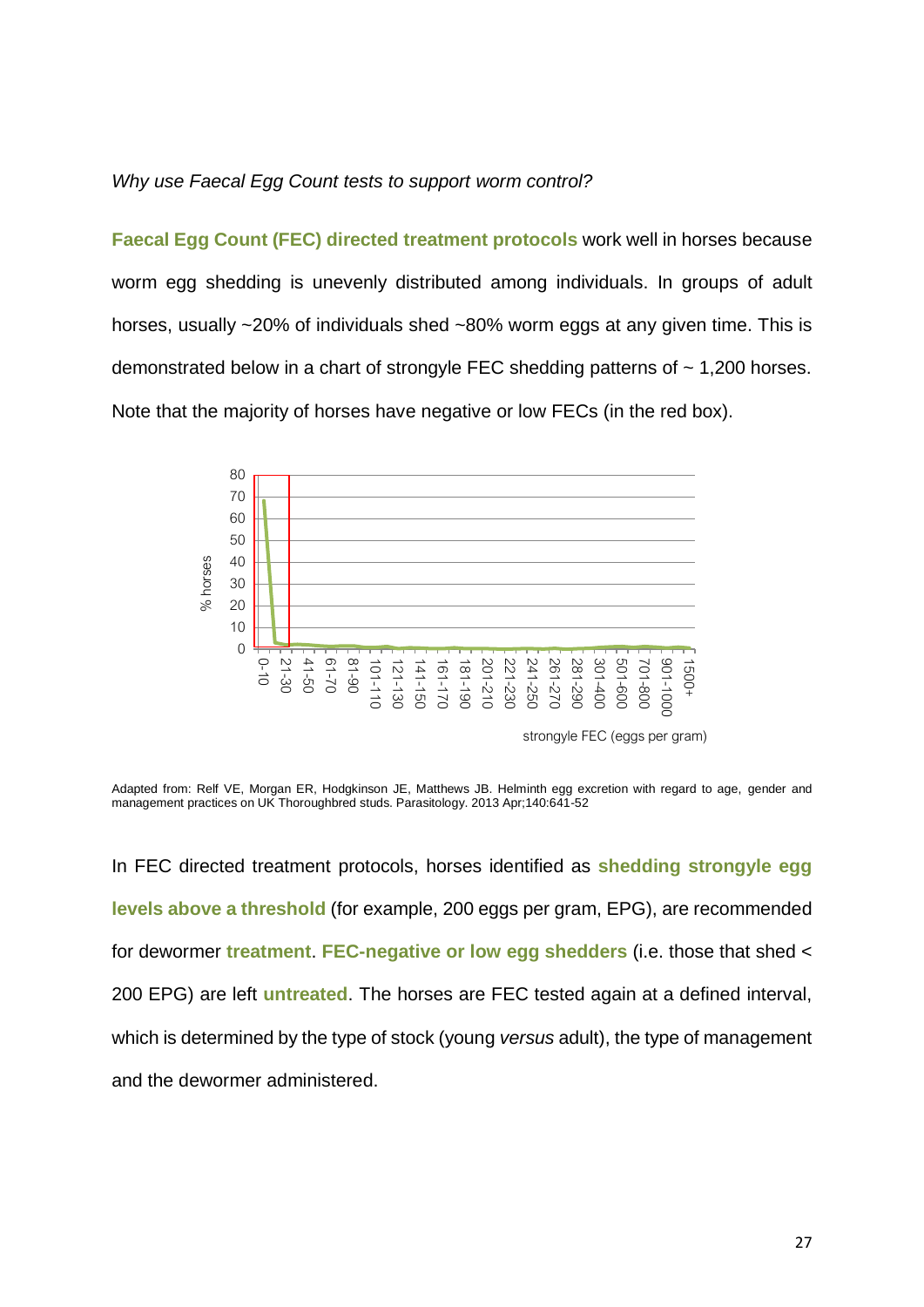FEC directed treatment protocols are designed to **reduce dewormer treatments applied**, hence, **lowering selection pressure for resistance**, and at the same time, have **a significant impact on the number of eggs shed into the environment**.

When compared to traditional 'all-group' dewormer treatments, FEC-directed treatment protocols can be financially beneficial. One UK analysis of 14 yards showed that dewormer administration was reduced by 82% on the basis of FEC test results (treating at a 200 EPG threshold). Taking into account the cost of FEC testing (based on an average charge of several FEC service providers), a mean saving of £294/year per yard was calculated compared to a programme where interval treatments with moxidectin were applied.

#### *What do FEC tests tell us?*

FEC tests provide information on:

- i. Worm egg shedding levels by individual horses, which provides information for targeting dewormer treatments at certain times of year
- ii. The types of worm egg that a horse is shedding
- iii. The effectiveness of dewormers (see below).

FEC tests estimate the number of **worm eggs per gram in dung**. There are several methods available. These all work on the same principle of taking a proportion of dung, cleaning it up, separating out worm eggs (usually by flotation in salt solution) and counting the worm eggs under a microscope. Some tests have higher sensitivity than others; the higher the sensitivity, the more valuable the information the test provides. It is recommended that a FEC test service that offers a method with **high sensitivity** is selected (ask your service provider about the sensitivity of their test).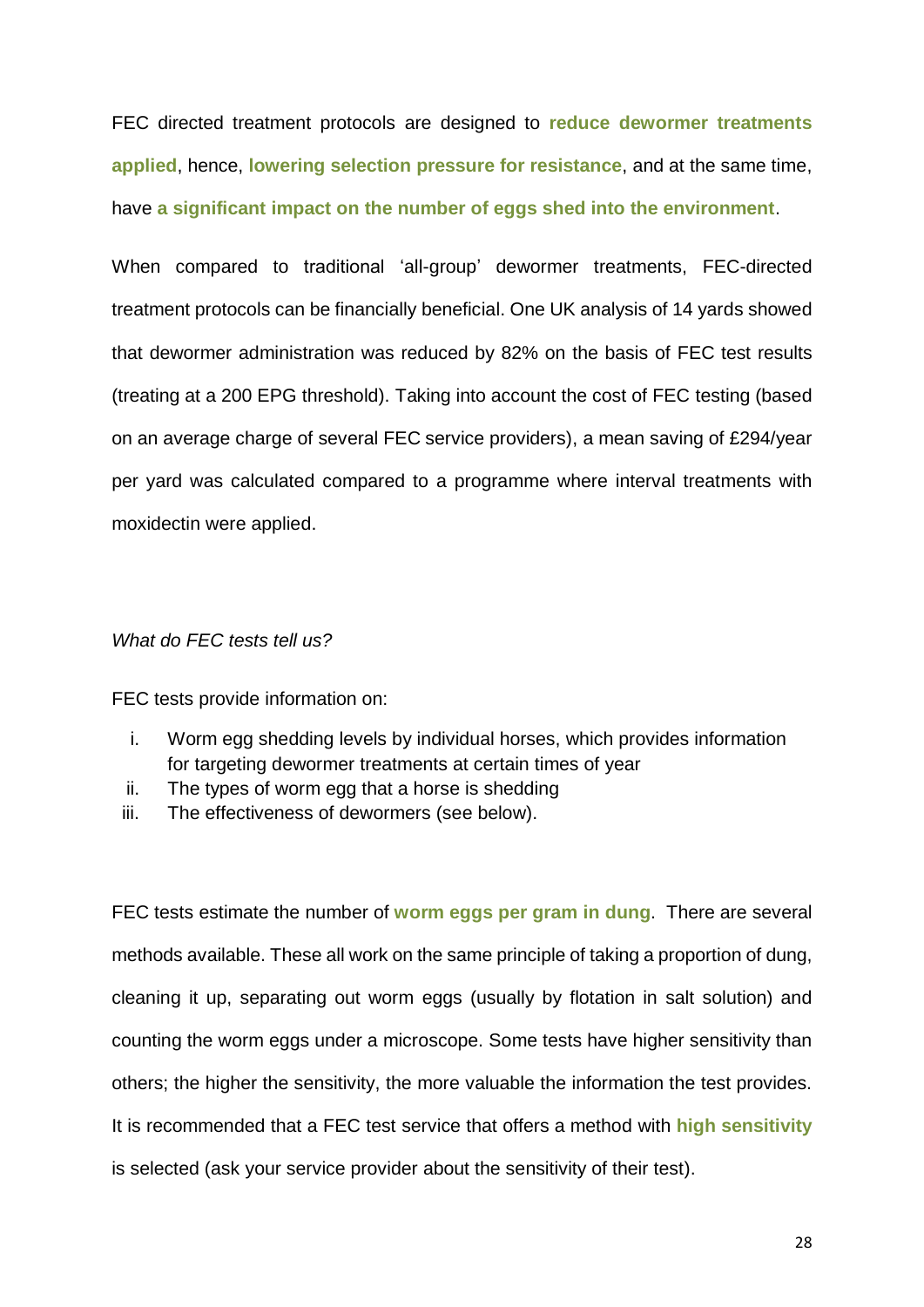# *Sampling*

Worms eggs are not evenly distributed in dung. This cartoon depicts how worm eggs can be spread across a heap. If ball A was sampled and counted, it would indicate a higher number of eggs than was representative of the entire sample.



Therefore, when obtaining a sample, ensure it is **representative** across the heap. For this reason, collect from 3-4 balls (or different parts of the heap), mix the sub-samples together, and collect at least 30 grams ('a good handful'). Because eggs hatch within a day or so, especially when it is warm, samples must be collected **fresh** and transported in a sealable container or bag. It is important to have **no air** in the container or bag, as air promotes egg hatching. Samples should be transported at a cool temperature to reduce hatching. All these principles apply at the laboratory too, in order to ensure that the final FEC count is representative.

# **Summary of guidelines for obtaining accurate FEC tests**

- 1. Sample(s) should be collected from fresh dung (<12 hours-old)
- 2. A representative sample should be collected (~30-40 grams) including small quantities from different balls
- 3. Sample(s) should be stored in zip-lock bags, expelling all air before sealing and keeping refrigerated (~4°C) until taken or posted to the laboratory. A rapid registered delivery system is recommended if posting
- 4. Sample(s) should be processed 5 days from collection (the sooner the better)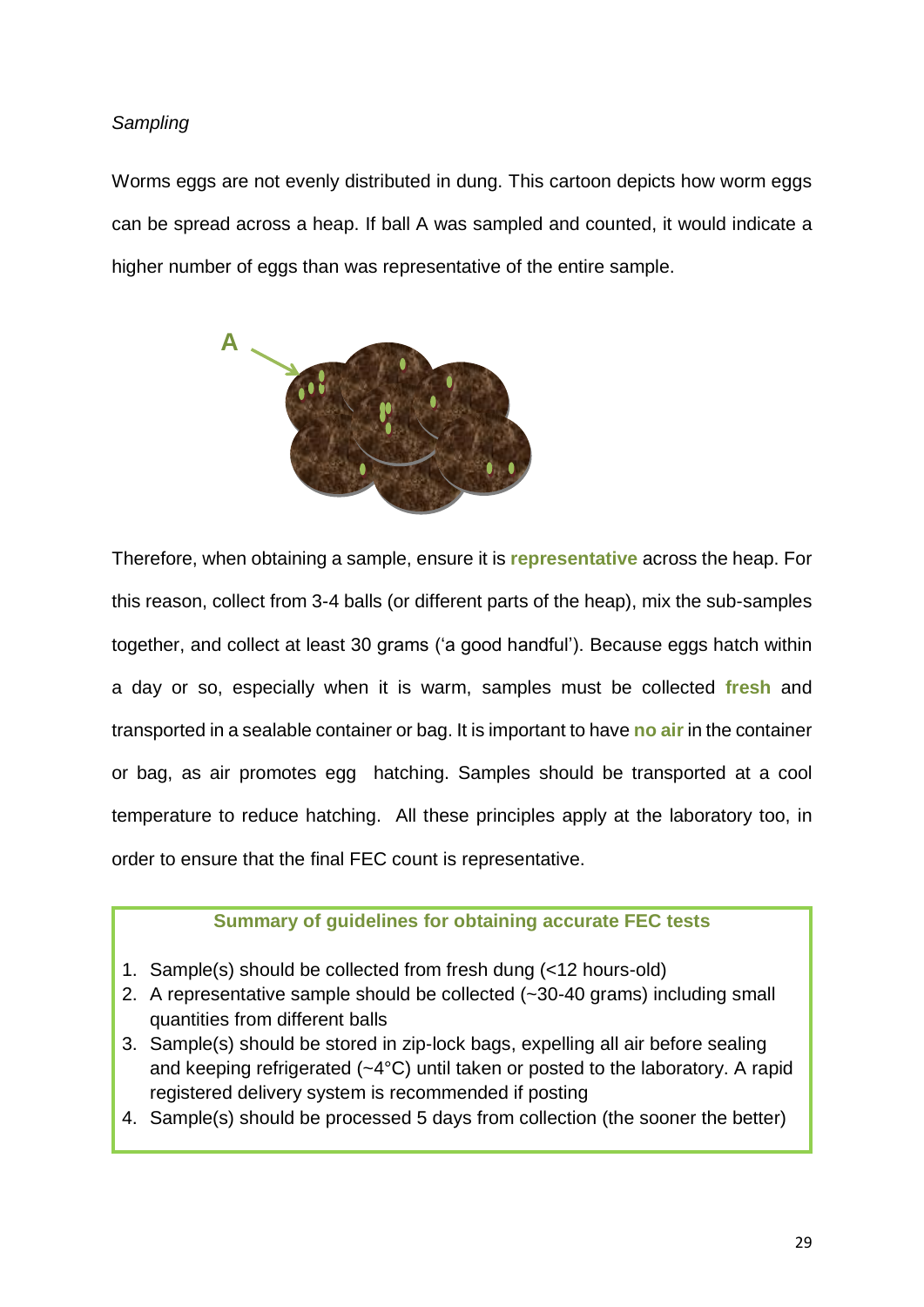The images here show types of worm eggs that can be detected in a dung sample.



This image shows a typical sample examined under a microscope. The two oval eggs are strongyle eggs and the single D-shaped egg below is a tapeworm egg. Tapeworm egg shedding can be intermittent and standard FEC tests are not sensitive for detecting these eggs. Other tests are available for *A. perfoliata* (see below).



The egg shown here is a *P. equorum* egg. These are most commonly seen in samples from foals and yearlings.



The eggs shown here are smaller. These are *S. westeri* eggs and are commonly found in young foals. They are only a clinical issue when found in very high numbers.

Large and small strongyle eggs cannot be distinguished in a FEC test. To determine if a horse is shedding large or small strongyles eggs, samples need to be processed to obtained L3, which are then examined to define worm type. This can be performed by specialist laboratories in the UK. If horses have received macrocyclic lactone treatments, most eggs detected are highly likely to be small strongyle eggs.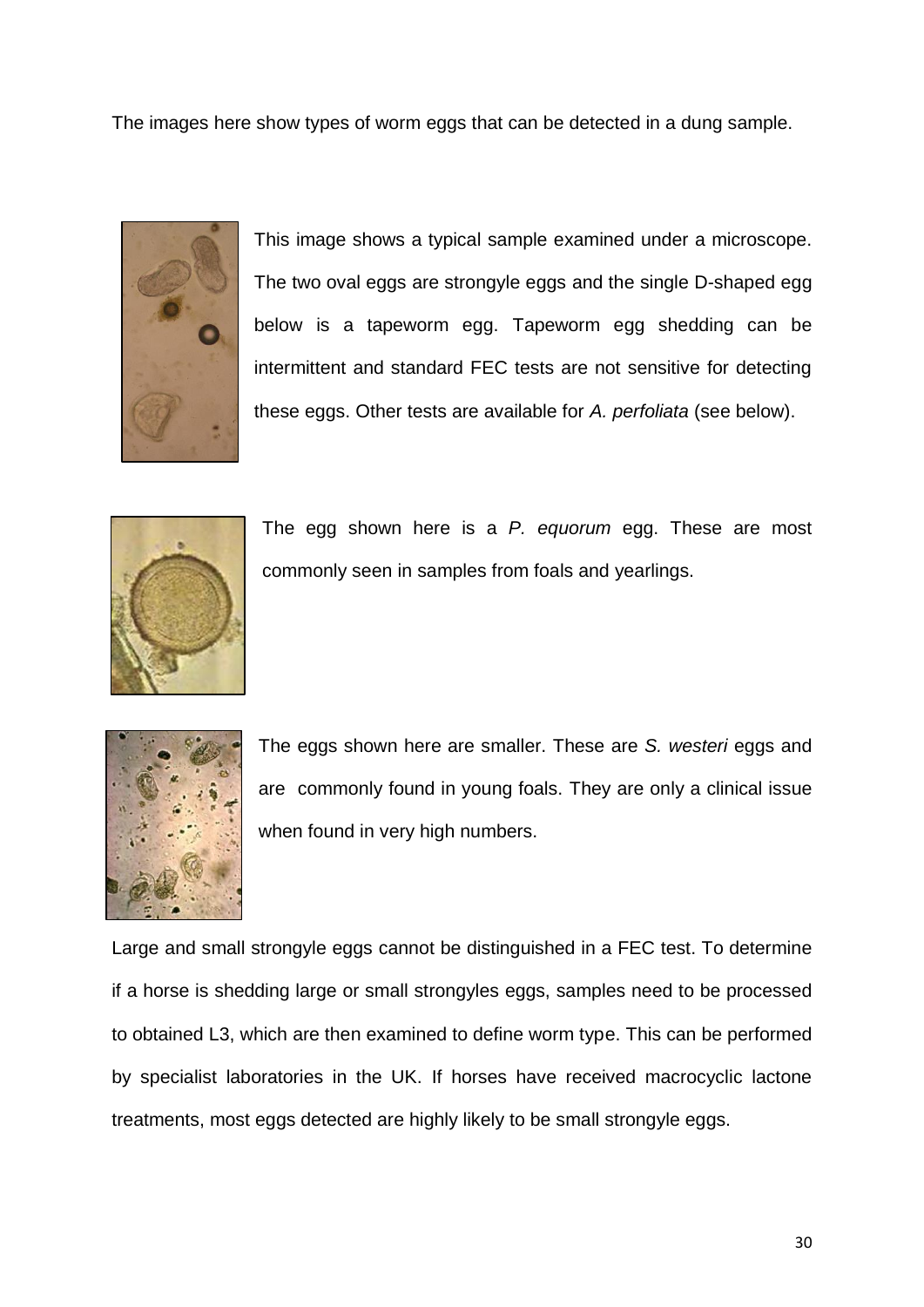Standard FEC tests cannot detect liver fluke eggs. A different type of FEC test can be used to detect these in cases where there is infection with adult worms. A blood test is under study at Liverpool University [\(https://www.liverpool.ac.uk/testapet/test/\)](https://www.liverpool.ac.uk/testapet/test/). Owners who suspect infection should obtain advice from their veterinary surgeon. No anti-fluke dewormers are licenced for horses in the UK.

#### *Detecting tapeworm infection*

FEC testing does not accurately detect *A. perfoliata* infection. Alternative methods are commercially available to detect infection. These are; a blood test [\(https://www.liverpool.ac.uk/diagnosteq/diagnostic-tests/tapeworm-antibody-test/\)](https://www.liverpool.ac.uk/diagnosteq/diagnostic-tests/tapeworm-antibody-test/) and a saliva test [\(http://equisal.co.uk/The-Test\)](http://equisal.co.uk/The-Test). In both tests, samples are examined for the presence of **antibodies** specific to *A. perfoliata*. Both tests are accurate in detecting infection and provide information on likely exposure to *A. perfoliata.* Along with the correct information on clinical and treatment history, results from these tests can be used to inform on the need to apply anti-tapeworm treatments. Refer to the websites listed to ensure that appropriate sampling procedures are followed.

## *Detecting pinworm infection*

The presence of pinworm can be detected using a '**tape' test**. Here, sticky tape is used to take an impression from skin under the horse's tail, where female pinworms come out and lay their eggs. The strip is examined under the microscope for the presence of pinworm eggs.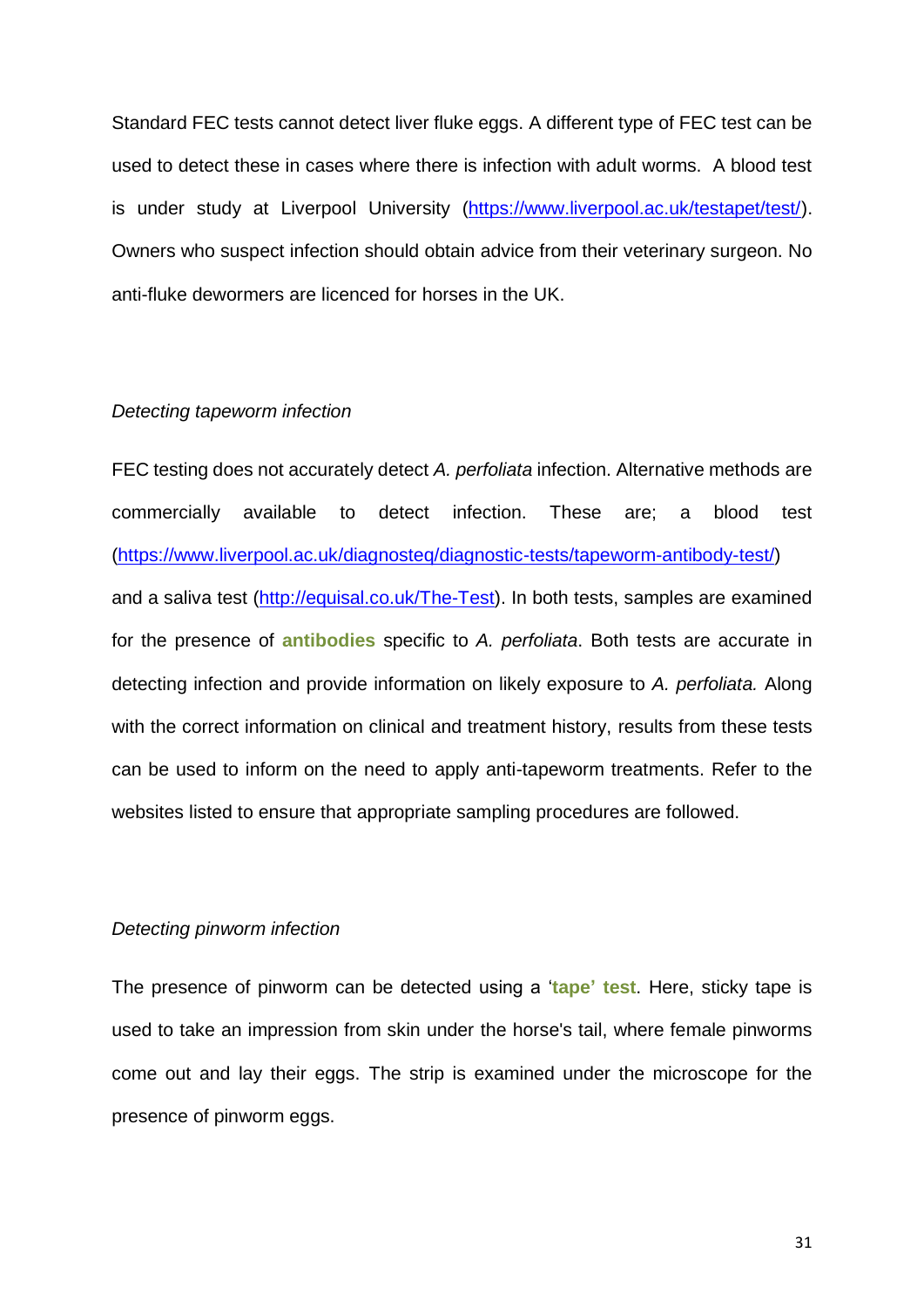*What to do about worm stages that cannot be detected using diagnostic tests?*

Immature worm stages that do not produce eggs (strongyle and ascarid larvae) cannot be detected using FEC tests. Because these stages can cause serious disease when present in high numbers, **treatments should be applied that target larval stages**.

For **small strongyle encysted larvae**, the current recommendation in the UK is to deliver a **'larvicidal' treatment in late autumn or winter**. Two types of dewormer are licensed for activity against these stages; **moxidectin** and fenbendazole (as a 5 day course). Given the high levels of fenbendazole resistance, moxidectin is recommended. Moxidectin will also kill large strongyle, ascarid and pinworm larvae, as well as adult worms of all roundworm species listed above, as well as bots.

This larvicidal treatment is recommended because there are no tests available to enable detection of large or small strongyle larvae that would inform requirement to treat. A blood test for identifying small strongyle infection is under development using funding from the Horse Trust. It is anticipated that this will be available by 2019.

There are specific recommendations for foals for targeting *P. equorum*. These are detailed below in Section 7 (Putting targeted deworming protocols into practice).

#### **6. Testing for dewormer resistance**

It is important to establish whether or not dewormers are effective. When treating with an effective dewormer, adult worms die and egg production stops. The faecal egg count reduction test (FECRT) is a tool for establishing how well dewormers work and is particularly useful for assessing the dewormer sensitivity of small strongyles. The test is generally a **herd test** and has limited application in individuals. To do the test,

32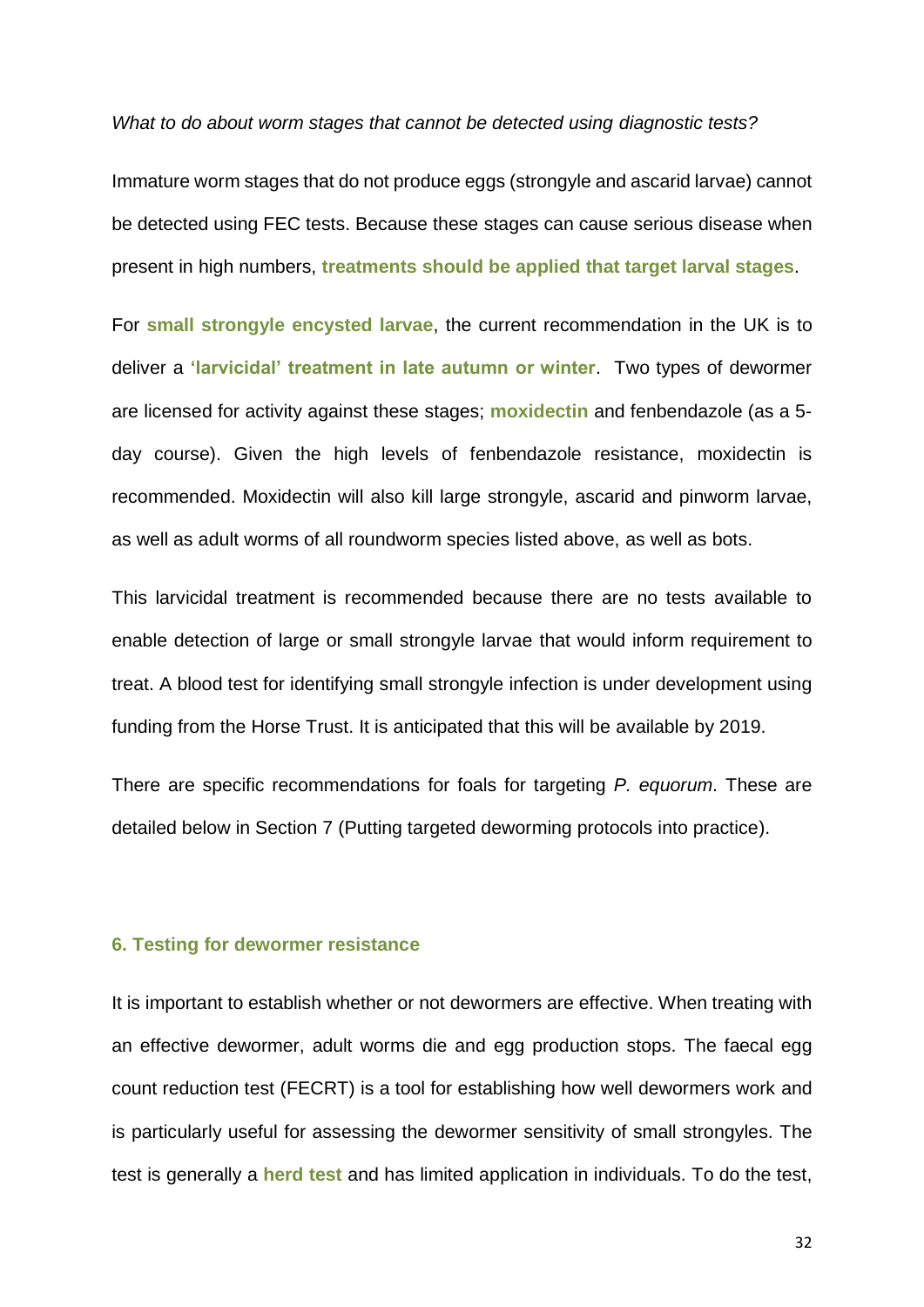two dung samples are collected; the first on the day of treatment (day 0) and a second sample at 14-17 days after treatment (from animals measured as 200 EPG or over at day 0). Samples should be handled exactly as described for FEC testing (above). Strongyle egg count results before and after treatment are used to calculate the mean percentage reduction in eggs counted before and after treatment. The cut-off values for considering if a dewormer is effective are: a mean 95% reduction in FEC for ivermectin and moxidectin or a mean 90% reduction in FEC for fenbendazole and pyrantel. If the percentage FEC reduction after treatment is above these values, no further action is required. If the percentage reduction falls below the cut-offs, resistance is suspected. Owners who suspect that dewormers are not working, should speak to their veterinary surgeon and request a test be performed.

Dewormer effectiveness can be monitored through evaluating **strongyle egg reappearance period** (ERP). This is the period after treatment in which worm eggs should not be observed in dung or their numbers are lower than 10% of those counted at treatment. For all modern dewormers, the strongyle ERP values were established at the time the products were launched; it is these values that determine the intervals recommended in interval treatment programmes. The expected strongyle ERP for each dewormer type is shown below.

| <b>Dewormer</b>   | <b>Minimum strongyle ERP that</b><br>would indicate effectiveness |  |  |
|-------------------|-------------------------------------------------------------------|--|--|
| Fenbendazole      | 6-8 weeks*                                                        |  |  |
| Pyrantel          | 4-6 weeks*                                                        |  |  |
| <b>Ivermectin</b> | 6-8 weeks*                                                        |  |  |
| Moxidectin        | 12.8 weeks*                                                       |  |  |

<sup>\*</sup>Recommended ERP/treatment interval as cited on the website of the UK Veterinary Medicines Directorate [\(http://www.vmd.defra.gov.uk/ProductInformationDatabase/\)](http://www.vmd.defra.gov.uk/ProductInformationDatabase/) for fenbendazole (Panacur Equine Granules 22.2% w/w), pyrantel (Strongid - P Paste 43.90% w/w), ivermectin (EQVALAN Oral Paste for Horses) and moxidectin (EQUEST ORAL GEL, 18,92 mg/g, oral gel for horses and ponies).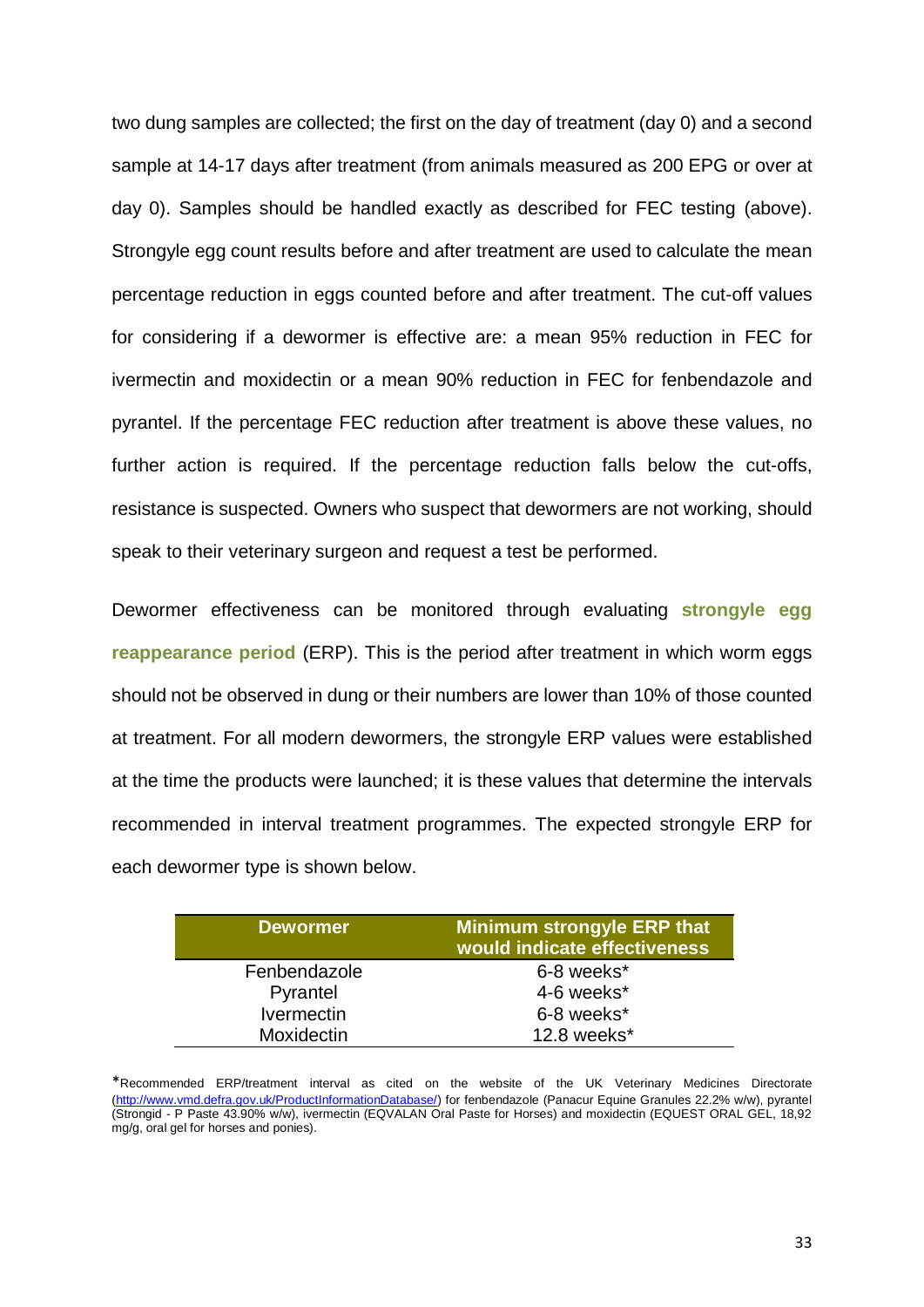A **short ERP** is thought to be an **early indicator of resistance**. ERP monitoring is advised for investigating effectiveness of **ivermectin** or **moxidectin**. This can be done by performing FEC tests every 2-3 weeks after treatment and identifying when the first positive FEC results after treatment occur or, using a conservative measure, until the mean FEC after treatment reaches 10% of the level counted at treatment. Although labour intensive, ERP monitoring is recommended where there has been high use of ivermectin or moxidectin or where an owner/veterinary surgeon suspects that dewormers are not working. If sample collection is not possible at regular intervals, then FEC testing can be performed on the week of the expected ERP (see above). A high FEC at this time in **several** individuals could indicate resistance and further testing using the FECRT is recommended. If a product is found to fail, further use is not recommended. In the UK, dewormer failures must be reported to the Veterinary Medicines Directorate at:

[https://www.vmd.defra.gov.uk/adversereactionreporting/Product.aspx?SARType=Ani](https://www.vmd.defra.gov.uk/adversereactionreporting/Product.aspx?SARType=Animal) [mal.](https://www.vmd.defra.gov.uk/adversereactionreporting/Product.aspx?SARType=Animal)

Shortened ERPs in small strongyle populations are becoming increasingly reported. A recent UK study calculated strongyle ERP after moxidectin treatment on eight yards and identified that the ERP was short on all but one yard. Reduced ERP has also been observed after ivermectin treatment in the UK. These data reflect results in other countries and are of concern given the high levels of resistance in small strongyles to fenbendazole and pyrantel. **These studies provide evidence of resistance in small strongyles to all three available classes of dewormers.**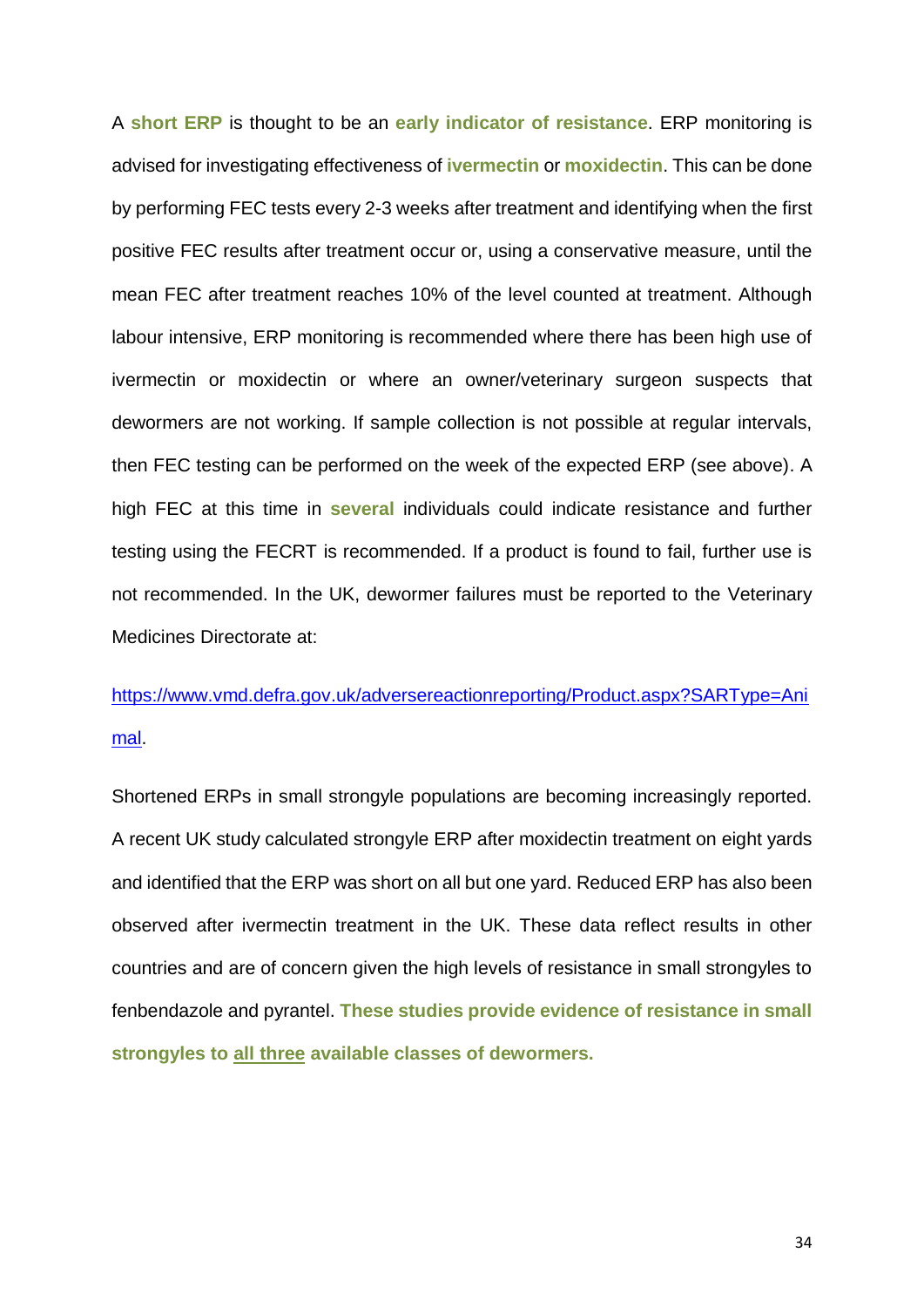# **7. Putting targeted deworming protocols into practice**

### **The DOs and DON'Ts of Worm Control**

- 1. DO seek advice from a veterinarian who can perform an informed risk assessment of likely worm infection levels.
- 2. DO use weight tapes or, preferably, weigh scales to determine body weight to ensure appropriate dosing. Under-dosing selects for dewormer resistance.
- 3. DO ensure that the full dose is swallowed. Under-dosing selects for dewormer resistance.
- 4. DO store dewormers according to the information on the packaging. Dosing with old or inappropriately stored products that do not work as well as they should selects for dewormer resistance.
- 5. DO ensure that all horses/ponies are on the same deworming programme.
- 6. DO use dung removal as a method of environmental worm control lift dung at least twice a week.
- 7. DO quarantine all new horses. Administer moxidectin/praziquantel, withhold from pasture for 72 hours, and perform a faecal egg count test 2 weeks after treatment to check that the product has been effective in reducing egg shedding.
- 8. DO NOT dose then move to clean pasture this selects for dewormer resistance.
- 9. DO NOT use anti-parasitic products not specified for use in equids they may be toxic. Dosing with inappropriate products that do not work as well as they should also selects for dewormer resistance.

Owners should always have a detailed discussion with their prescriber before purchasing a dewormer to decide if a treatment is necessary and, if so, which product should be selected. A **risk assessment** of likely worm transmission should be performed, taking into account the resident population, grazing management, history of dewormer use, clinical history and results of any diagnostics performed.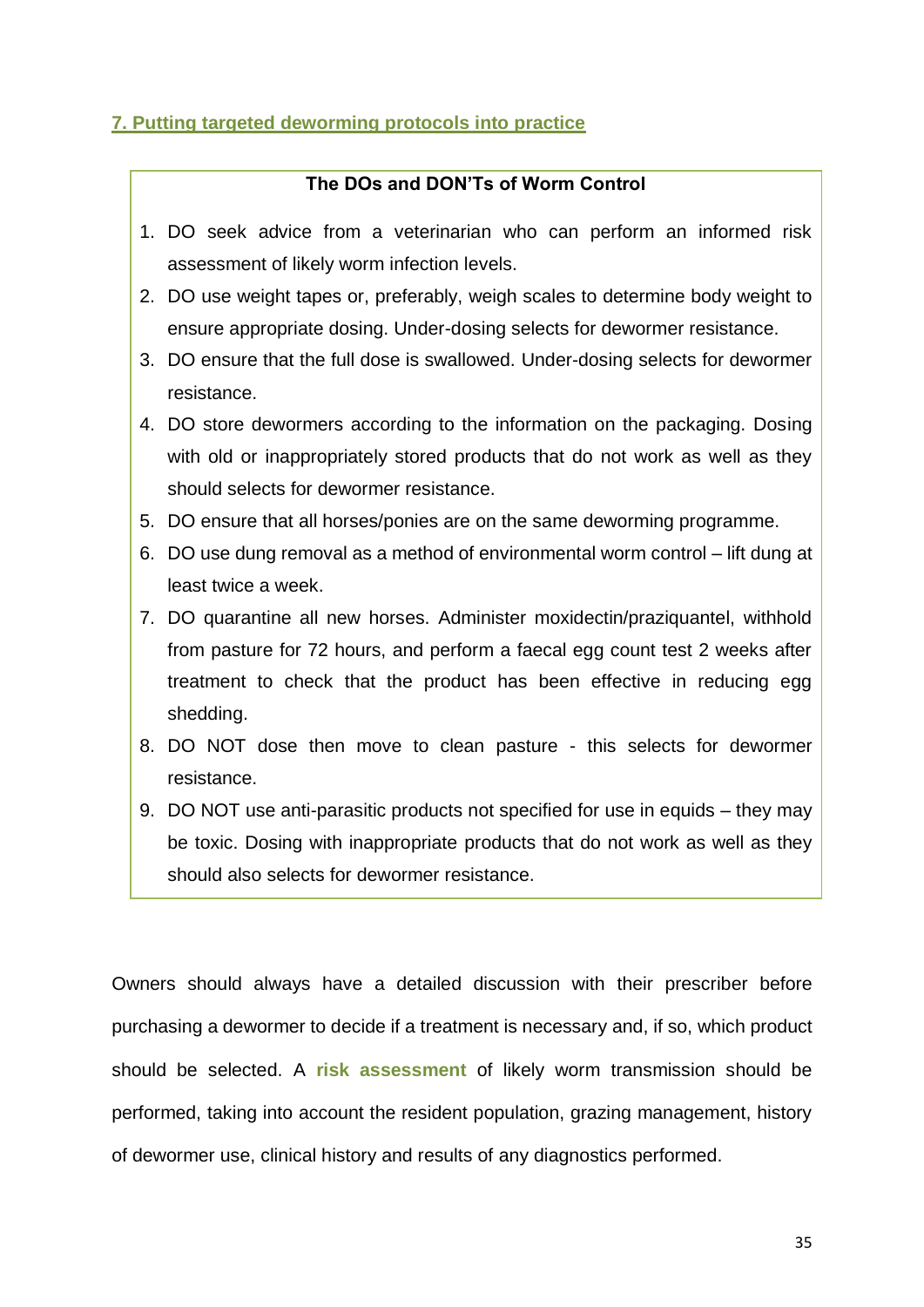Below are some outline recommendations for sustainable worm control programmes,

based on animal age. These are based on UK seasons.

#### **Adult horses**

- i. Apply **FEC-directed treatments** spring till late autumn. Pyrantel or ivermectin are currently recommended for FEC-directed treatments. Use an EPG threshold of 200 EPG\* for horses on well-managed pastures where dung is lifted regularly.
- ii. The interval for follow-up FEC testing should be 6-8 weeks after pyrantel or 8-10 weeks after ivermectin treatment (calculated from the 'expected' ERP + 2-3 weeks).
- iii. A **FECRT** should be included each year to test dewormer effectiveness, especially if pyrantel is administered.
- iv. Depending on risk of *A. perfoliata* transmission, blood or saliva tapeworm tests should be carried out in spring and/or autumn. Tapeworm-positive animals should be treated with praziquantel or pyrantel (twice the dose recommended for roundworms). If tapeworm tests are not performed, a single annual tapeworm treatment with praziquantel\*\* should be administered.
- v. **All equids should be administered with moxidectin\*\*\* in autumn**. This should be applied at least 4-6 weeks after the last pyrantel or 6-8 weeks after the last ivermectin treatment.
- vi. FEC testing should be performed 12-14 weeks after moxidectin treatment to monitor egg shedding in late winter/early spring, especially if horses are grazing parts/all day and the weather is mild. This will inform on the need for further treatment.

# **Good pasture management, especially dung removal, should be performed to reduce contamination of pasture with worms**

\*\* Praziquantel treatment recommended in autumn, rather than pyrantel at the double dose.

\*\*\* Most anthelmintics do not have high efficacy against small strongyle early third stage larvae. Fiveday fenbendazole treatment has licensed efficacy against these stages, but resistance is almost ubiquitous in small strongyles in developed regions.

A FEC-directed treatment programme can be used for animals of **1-2 years-old**; however, there are features that should be taken into account and the programme should be developed under supervision of a veterinarian. First, the recommended FEC testing interval is **shorter** than for older horses. This is because younger horses usually shed higher levels of strongyle eggs and tend to have a shorter ERP after treatment. Second, after an all-group moxidectin treatment in autumn, a second

<sup>\*</sup> EPG threshold for treatment should be adapted on a case-by-case basis depending on a risk assessment of the level of environmental contamination and class of stock. No guidelines are published for the acceptable number of *P. equorum* eggs for treatment thresholds; if these are detected (more likely in horses 2 years-old and under), treatment is recommended.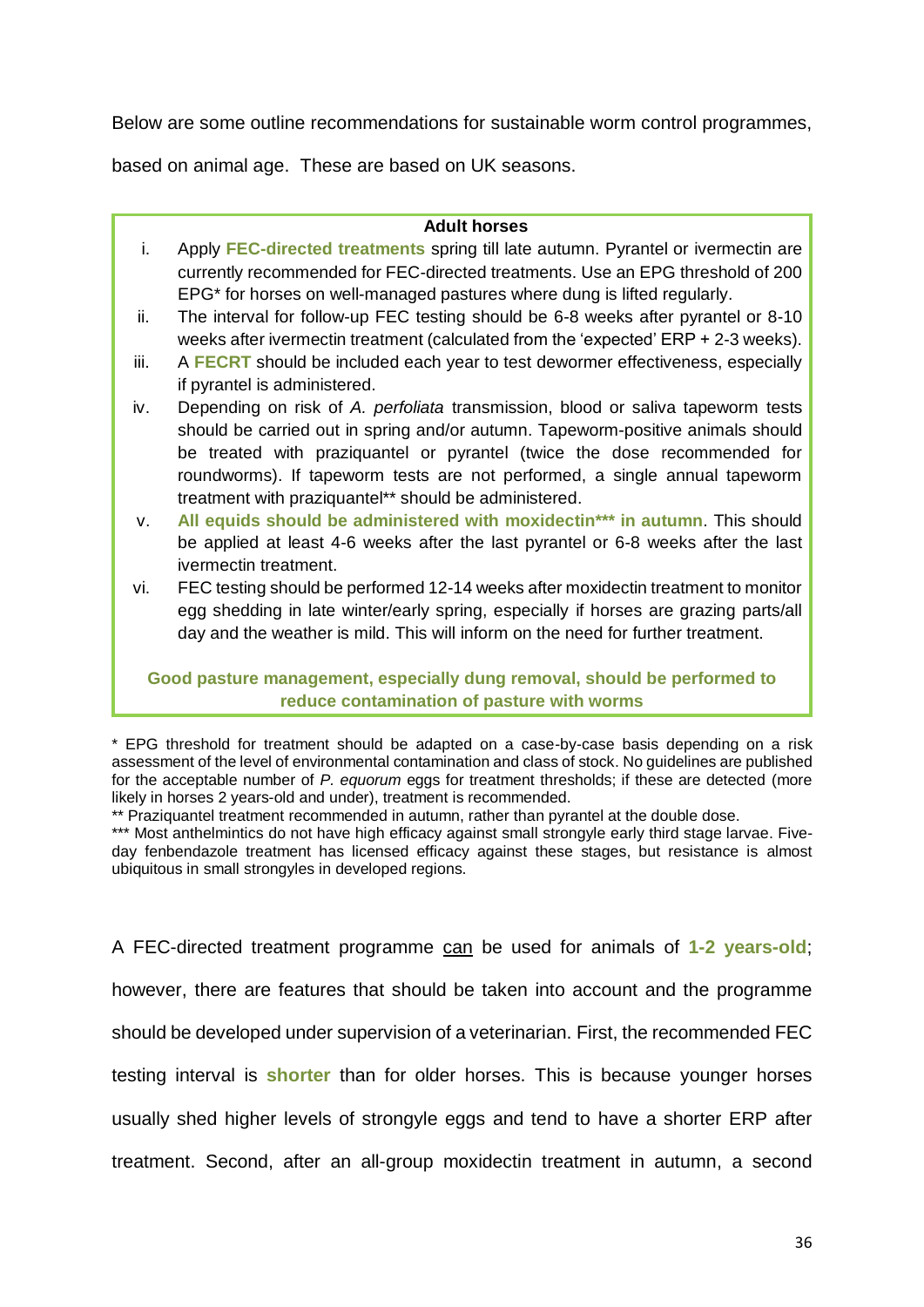moxidectin treatment may be necessary 12-14 weeks later. Application of this second

treatment should be based on results of FEC testing and on risk assessment of the

likely levels of contamination on grazing in the intervening period.

#### **1-2 year-olds**

- i. Apply **FEC-directed treatments** spring till late autumn. Pyrantel or ivermectin are currently recommended for FEC-directed treatments. Use an EPG threshold of 200 EPG\* for horses on well-managed pastures where dung is lifted regularly
- ii. This group is more likely to have higher burdens than adults and hence shed higher levels of eggs. The interval for follow-up FEC testing should be 4-6 weeks after pyrantel treatment or 6-8 weeks after ivermectin treatment.
- iii. A **FECRT** should be included each year to test dewormer effectiveness, especially if pyrantel is administered.
- iv. Depending on risk of *A. perfoliata* transmission, blood or saliva tapeworm tests should be carried out in spring and/or autumn. Tapeworm-positive animals should be treated with praziquantel or pyrantel (twice the dose recommended for roundworms). If tapeworm tests are not performed, a single annual tapeworm treatment with praziquantel\*\* should be administered.
- v. **All equids should be administered with moxidectin\*\*\* in autumn**. A second moxidectin treatment may be necessary 12-14 weeks later, based on the results of FEC analysis and a risk assessment of likely levels of contamination on pasture. Youngsters are more likely to require a second treatment if they are grazing outside in mild winters, especially if grazed at high stocking density on paddocks not subject to regular pasture hygiene.

**Good pasture management, especially dung removal, should be prioritised on pastures grazed by young horses. Avoid using paddocks for young horses year after year; rest and rotate where possible.**

\* EPG threshold for treatment should be adapted on a case-by-case basis depending on a risk assessment of the level of environmental contamination and class of stock. No guidelines are published for the acceptable number of *P. equorum* eggs for treatment thresholds; if these are detected (more likely in horses 2 years-old and under), treatment is recommended.

\*\* Praziquantel treatment recommended in autumn, rather than pyrantel at the double dose.

\*\*\* Most anthelmintics do not have high efficacy against small strongyle early third stage larvae. Five-day fenbendazole treatment has licensed efficacy against these stages, but resistance is almost ubiquitous in small strongyles in developed regions.

Worm control programmes for **foals** are complex because of the different types of

worm species that may be present. It is recommended that stud farms develop a worm

control programme under the supervision of their veterinary surgeon.

The routine treatment of young foals for *S. westeri* is not recommended unless the

parasite is identified as a clinical problem. A widespread practice is to deworm mares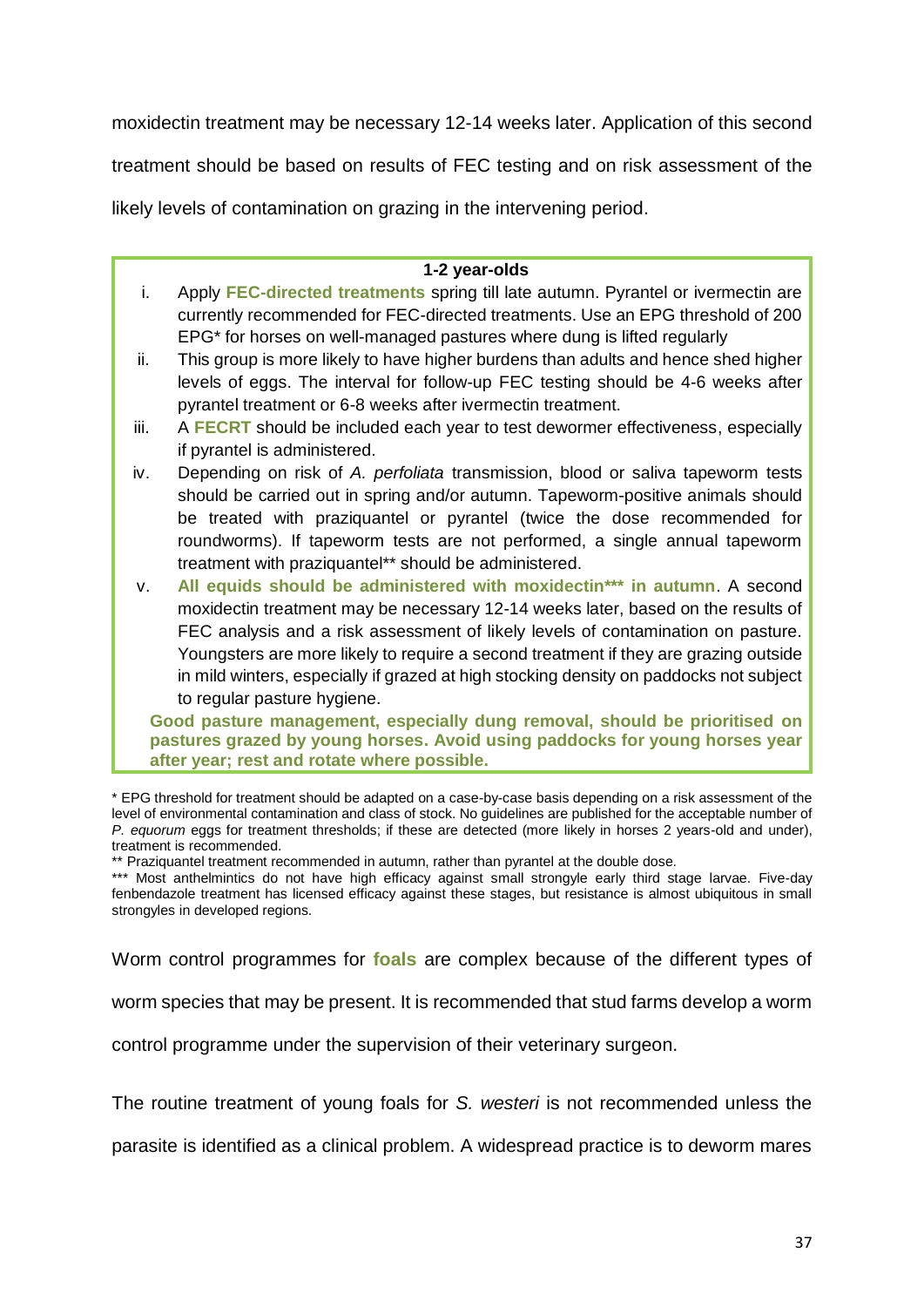with ivermectin before foaling; however, if mares have been treated in the previous 6 months with moxidectin or ivermectin, there is little justification for this treatment.

The main focus for worm control in foals is *Parascaris*. Larvae of this worm can cause disease and there are no diagnostic tests to detect these stages. As a result, dewormer treatments at 2-3 months (during the migratory phase) and 5-6 months of age are advised, especially on large farms where the risk of infection may be higher. Because of reports of ivermectin resistance, a benzimidazole is recommended for these treatments to try ensure effectiveness against *Parascaris*. FEC tests can be performed at the second treatment at 6 months to identify if foals are shedding eggs. A FECRT should then be performed by FEC testing worm egg-positive foals 2 weeks after treatment. If the FECRT indicates low efficacy, pyrantel can be used and subsequently tested for effectiveness. Alternatively, where ivermectin is known to be effective (by previous FECRT), it can be used for these treatments.

FEC testing can be performed in foals of 7-8 months to identify what worms should be targeted (*Parascaris,* strongyles or both). Ideally, a FECRT should be performed 2 weeks after treatment in foals that were egg-positive at treatment to check that the product has reduced FECs appropriately. Alternatively, if foals are 7-8 months by late autumn-early winter, then an all-group treatment with moxidectin should be administered. Moxidectin can be toxic in young foals, so read the product datasheets or Summary of Product Characteristics to check the lower age limit for moxidectin administration. A tapeworm test can be performed, and foals treated according to the result. Alternatively an anti-tapeworm treatment can be administered. Recently weaned foals should be turned out onto the cleanest pastures with the lowest levels of worm contamination.

38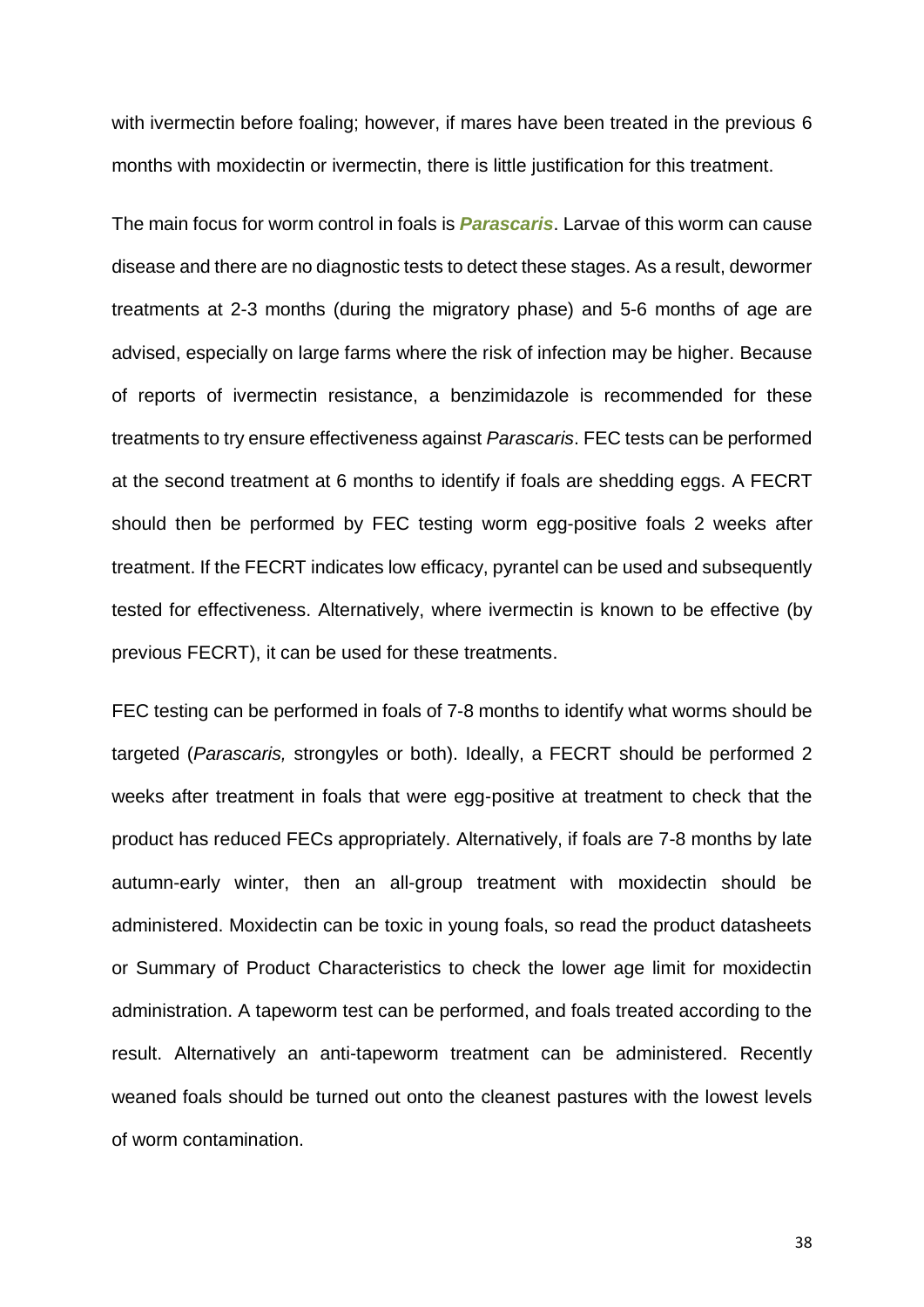#### **Foals**

- i. **Seek veterinary advice** as dewormers selected will depend on a risk assessment of likely contamination levels and previous product use. Administer dewormer at 2-3 months-old *and* at 5-6 months-old. Options are fenbendazole, pyrantel or ivermectin\*. Where possible apply FECRTs to check if dewormers are effective.
- ii. Depending on the last treatment applied, FEC test\*\* foals between 7 and 8 months-old to identify if treatment should be directed against a. *Parascaris* (treat FEC-positive foals with benzimidazole), b. strongyles (treat FEC-positive foals with ivermectin or moxidectin) or c. both types of worm eggs (treat FEC-positive foals with ivermectin [if *P. equorum* population ivermectin-sensitive] or pyrantel). A 2-week FECRT should be performed to ensure that the product is effective.
- iii. If foals are 7-8 months in late autumn/early winter, treat with moxidectin\*\*\*.
- iv. Foals can be tested (blood or saliva ELISA) for tapeworm from 6 months on. Tapeworm-positive foals should be treated with praziquantel or pyrantel (at twice the dose recommended for roundworms). If tapeworm tests are not performed, a single treatment with praziquantel can be administered in autumn.

### **Optimal pasture management and dung removal should be prioritised on foal pastures.**

#### **Recently weaned foals should be turned out on grazing that is likely to have the lowest risk of infection.**

**Maintaining foals on the same pasture year-after-year is not recommended.**

\* Ivermectin resistance in *Parascaris* spp. has been reported in several countries.

\*\*\* Most anthelmintics do not have high efficacy against small strongyle early third stage larvae. Five-day fenbendazole treatment has licensed efficacy against these stages, but resistance is almost ubiquitous in small strongyles in developed regions. **Moxidectin can only be used in foals above 4 or 6.5 months, depending on the brand administered, so check the datasheet for specific detail.**

# **8. Recommendations for quarantine treatment**

New acquisitions that will graze with permanent residents should be treated with

moxidectin (+/- praziquantel or tapeworm test performed as detailed above) and kept

off pasture, for three days. A post-treatment FECRT should be performed 14-17 days

after treatment to examine the effectiveness of moxidectin.

<sup>\*\*</sup> EPG threshold for treatment should be adapted on a case-by-case basis depending on a risk assessment of the level of environmental contamination and class of stock. No guidelines are published for the acceptable number of *P. equorum* eggs for treatment thresholds; if these are detected (more likely in horses 2 years-old and under), treatment is recommended.